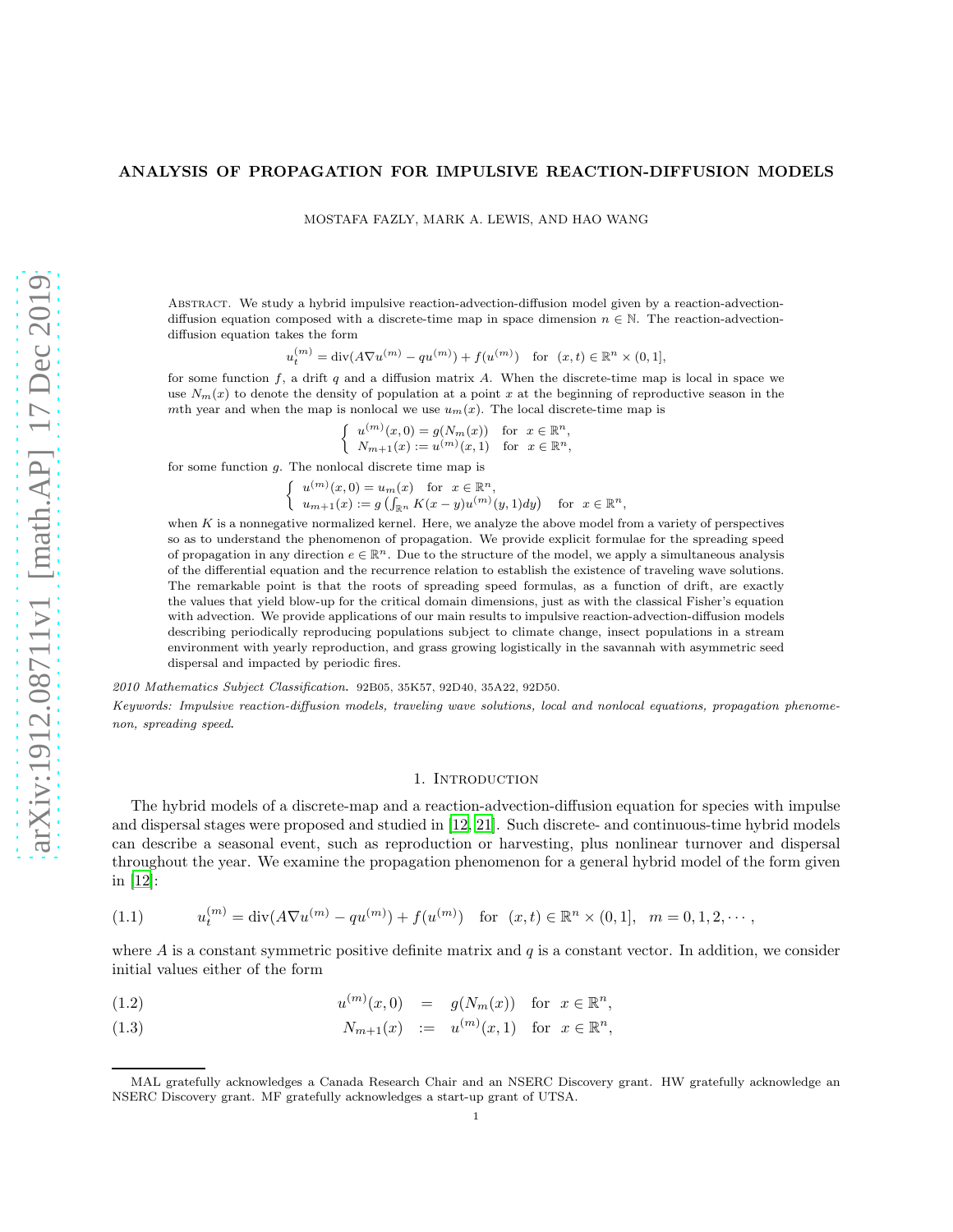or of the convolution form

<span id="page-1-0"></span>(1.4) 
$$
u^{(m)}(x,0) = u_m(x)
$$
 for  $x \in \mathbb{R}^n$ ,

(1.5) 
$$
u_{m+1}(x) := g\left(\int_{\mathbb{R}^n} K(x-y)u^{(m)}(y,1)dy\right) \text{ for } x \in \mathbb{R}^n,
$$

when K is a nonnegative kernel, i.e.  $K \geq 0$ , and it is normalized so that is  $\int_{\mathbb{R}^n} K(x) dx = 1$ . We do not require  $K$  to be symmetric so as to accommodate various applications. The Cauchy problem is given by  $(1.1)-(1.3)$  $(1.1)-(1.3)$  $(1.1)-(1.3)$  with  $N_0(x)$  specified or by  $(1.1), (1.4)-(1.5)$  $(1.1), (1.4)-(1.5)$  $(1.1), (1.4)-(1.5)$  $(1.1), (1.4)-(1.5)$  with  $u_0(x)$  specified. In [\[12\]](#page-16-0), authors studied the impulsive reaction-diffusion model [\(1.1\)](#page-0-0)-[\(1.3\)](#page-0-1) and provided formulas for the critical domain sizes, associated with [\(1.9\)](#page-1-1), for various type domains. In the current article, we provide explicit formulas for the spreading speed of propagation, which are counterparts of [\(1.10\)](#page-1-2), for such models.

**Notation 1.1.** Throughout this paper the matrix A is defined as  $A = (a_{i,j})_{i,j=1}^n$ , the matrix  $I = (\delta_{i,j})_{i,j=1}^n$ <br>stands for the identity matrix, and the vector q is  $q = (q_i)_{i=1}^n$ . The matrix A and the vector q have co components unless otherwise is stated.

We require the continuous function  $g$  to satisfy the following assumption:

(G0) g is a positive function in  $\mathbb{R}^+$ ,  $g(0) = 0$ ,  $g'(0) > 0$  and  $g(s)$  is nondecreasing in  $0 < s \leq s^*$  for some  $s^* > 0$ . The quotient  $g(s)/s$  is nonincreasing in  $s > 0$ .

We now consider a few standard functions that satisfy the above assumptions. Note that the linear function

$$
(1.6) \t\t g(s) = \alpha s,
$$

where  $\alpha$  is a positive constant satisfies (G0). For the special case where  $\alpha = 1$  and  $f(s) = s(1-s)$ , model [\(1.1\)](#page-0-0) simplifies to the classical Fisher's equation for the spatial spread of an advantageous gene introduced by Fisher in [\[14\]](#page-16-1) and Kolmogorov, Petrowsky, and Piscounoff (KPP) in [\[19](#page-17-1)] in 1937. The spreading speed formula was first computed by KPP and Fisher for the semilinear parabolic equation

(1.7) 
$$
u_t - d\Delta u = f(u) \text{ when } (x, t) \in \mathbb{R}^n \times \mathbb{R}^+.
$$

They proved that under certain assumptions on f, now called KPP nonlinearities, there is a threshold value  $c^* = 2\sqrt{df'(0)}$  such that there is no front for  $c < c^*$  and for all  $c \ge c^*$  there is a unique front up to translations and dilations in terms of space and time, see also Aronson and Weinberger [\[1,](#page-16-2) [2\]](#page-16-3). With respect to the standard Fisher's equation with the drift in one dimension,

(1.8) 
$$
u_t = du_{xx} - qu_x + f(u) \text{ for } (x, t) \in \Omega \times \mathbb{R}^+,
$$

the critical domain size for the persistence versus extinction is

<span id="page-1-1"></span>(1.9) 
$$
L^* := \frac{2\pi d}{\sqrt{4df'(0) - q^2}},
$$

when  $\Omega = (0, L)$  and the speeds of propagation to the right and left are

<span id="page-1-2"></span>(1.10) 
$$
c_{\pm}^{*}(q) = 2\sqrt{df'(0)} \pm q,
$$

when  $\Omega = \mathbb{R}$ . The remarkable point, made by Speirs and Gurney [\[35\]](#page-17-2), is that  $c^*_{\pm}(q)$  is a linear function of q and  $L^*$  as a function of q blows up to infinity exactly at roots of  $c^*_{\pm}(q)$ . For more information regarding the minimal domain size and analysis of reaction-diffusion models and connections between persistence criteria and propagation speeds, we refer interested readers to Lewis et al. [\[18](#page-16-4), [21](#page-17-0), [29,](#page-17-3) [36\]](#page-17-4), Lutscher et al. [\[23\]](#page-17-5), Murray and Sperb [\[28\]](#page-17-6), Pachepsky et al. [\[29](#page-17-3)], Speirs and Gurney [\[35\]](#page-17-2) and references therein. For a broader perspective on reaction-advection-diffusion models in ecology we also refer interested readers to books of Cantrell and Cosner [\[8](#page-16-5)], Fife [\[13\]](#page-16-6), Lewis et al. [\[20\]](#page-17-7), Murray [\[26](#page-17-8), [27\]](#page-17-9) and Perthame [\[30](#page-17-10)]. The authors in [\[12\]](#page-16-0) studied the impulsive reaction-diffusion model [\(1.1\)](#page-0-0)-[\(1.2\)](#page-0-1) and provided formulas for the critical domain sizes, associated to [\(1.9\)](#page-1-1), for various type domains. In particular, for *n*-hypercube with the length  $\Lambda_1 = \cdots = \Lambda_n = \Lambda > 0$ , the critical domain size is given by

<span id="page-1-3"></span>(1.11) 
$$
\Lambda^* := \begin{cases} 2\pi d \sqrt{\frac{n}{4d[f'(0) + \ln(g'(0))] - |q|^2}}, & \text{if } 4d[f'(0) + \ln(g'(0))] - |q|^2 > 0, \\ \infty, & \text{if } 4d[f'(0) + \ln(g'(0))] - |q|^2 < 0. \end{cases}
$$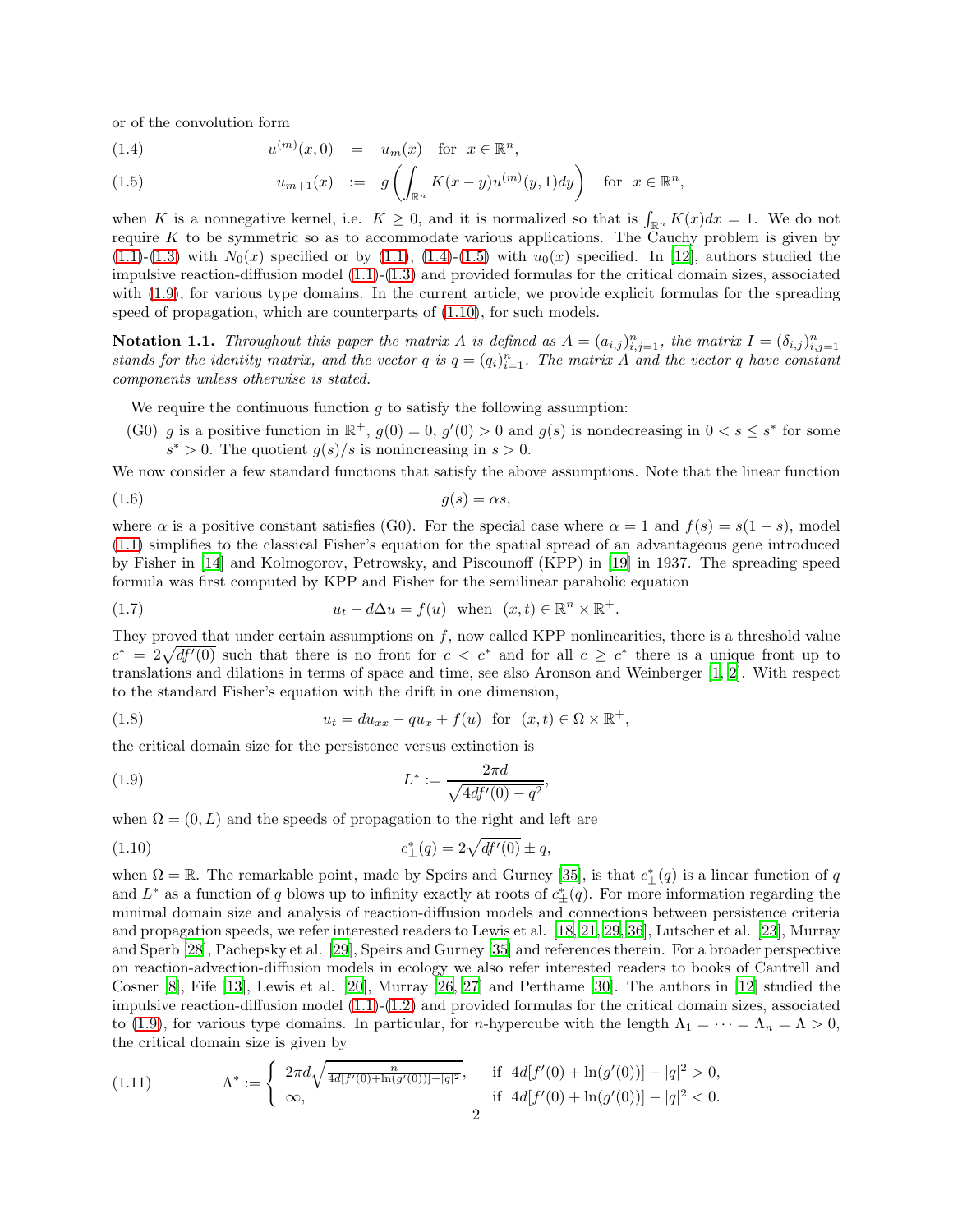In this article, we provide explicit formulas for the spreading speed of propagation, counterparts of [\(1.10\)](#page-1-2), for such models.

One can consider nonlinear functions for  $q$  such as the Ricker function, that is

$$
(1.12)\qquad \qquad g(s) = s e^{\beta(1-s)},
$$

where  $\beta$  is a positive constant. For the optimal stocking rates for fisheries, mathematical biologists often apply is the Ricker model [\[32\]](#page-17-11), introduced in 1954 to study salmon populations with scramble competition for spawning sites leading to overcompensatory dynamics. The Ricker function is nondecreasing for  $0 < s \leq$  $s^* = \frac{1}{\beta}$  and satisfies assumption (G0). Note also that the Beverton-Holt function

(1.13) 
$$
g(s) = \frac{(1+\lambda)s}{1+\lambda s},
$$

with positive constant  $\lambda$ , is an increasing function and satisfies assumption (G0). This model was introduced to understand the dynamics of compensatory competition in fisheries by Beverton and Holt [\[6](#page-16-7)] in 1957. Another example is the Skellam function

$$
(1.14) \t\t g(s) = \alpha (1 - e^{-\beta s}),
$$

where  $\alpha$  is a positive constant and  $\beta > 1$ . This function satisfies assumption (G0) and was introduced by Skellam in 1951 in [\[33](#page-17-12)] to study population density for animals, such as birds, which have contest competition for nesting sites, which leads to compensatory competition dynamics. Note that the Skellam function behaves similar to the Beverton-Holt function and it is nondecreasing for any  $s > 0$ . We shall use these functions in the application section (Section [5\)](#page-9-0). We refer interested readers to [\[34](#page-17-13)] for more functional forms with biological applications.

We now provide some assumptions on the continuous function  $f$ . We assume that

(F0)  $f(s) = f'(0)s + f_1(s)$  where  $f'(0) \neq 0$ ,  $f_1(0) = f'_1(0) = 0$  and  $f_1 \leq 0$ .

Note that we do not have any assumption on the sign of  $f'(0)$ . Note that  $f(s) = \alpha s - \beta s^2$ ,  $f(s) = \alpha s$  for  $\alpha, \beta \in \mathbb{R}$  satisfy (F0). The above equation [\(1.1\)](#page-0-0) with [\(1.2\)](#page-0-1)-[\(1.3\)](#page-0-1) and [\(1.4\)](#page-1-0)-[\(1.5\)](#page-1-0) defines recurrence relations for  $N_m(x)$  and  $u_m(x)$ , respectively, as

<span id="page-2-2"></span>(1.15) 
$$
N_{m+1}(x) = Q[N_m(x)] \text{ for } x \in \mathbb{R}^n,
$$

and

<span id="page-2-3"></span>(1.16) 
$$
u_{m+1}(x) = P[u_m(x)] \text{ for } x \in \mathbb{R}^n,
$$

where  $m \geq 0$  and P and Q are operators that depend on both the reaction-advection-diffusion equation and the discrete-time map, and thus  $A, a, f$  and g. Most of the results provided in this paper are valid in any dimensions. However we shall focus on the case of  $n \leq 3$  for applications.

This article is structured as follows. We provide properties of the recursion equation and spreading speeds  $u_{m+1} = \Gamma[u_m]$  where  $\Gamma$  is an operator on a certain set of functions on the habitat (Section [2\)](#page-2-0). Methods and techniques provided in this section are based on those established by Weinberger in [\[37,](#page-17-14) [38\]](#page-17-15). We consider the impulsive reaction-advection-diffusion equations with both local and nonlocal conditions. We then provide explicit formulae for the spreading speed of traveling waves and establish the existence of traveling wave (Section [3](#page-4-0) and Section [4\)](#page-7-0). We also provide applications of the main results to models for periodically reproducing populations subject to climate change, to stream-dwelling insects that reproduce years, and to grass growing logistically in the savannah, impacted by periodic fires (Section [5\)](#page-9-0). Finally, we provide discussion and proofs for our main results.

# <span id="page-2-1"></span>2. Formulation of the problem

<span id="page-2-0"></span>In this section we study properties of the recursion

$$
(2.1) \t\t\t u_{m+1} = \Gamma[u_m]
$$

where Γ is an operator on a certain set of functions on the habitat and  $u_m(x)$  represents the gene fraction or population density at time  $m$  at the point  $x$  of the habitat. Later in the applications and proofs we shall set  $\Gamma = P$  and  $\Gamma = Q$ , where operators P and Q were introduced earlier. We shall define a wave speed  $c^*(e)$  as a scalar-valued function of unit direction vector  $e \in \mathbb{R}^n$  corresponding to any operator  $\Gamma$  which satisfies the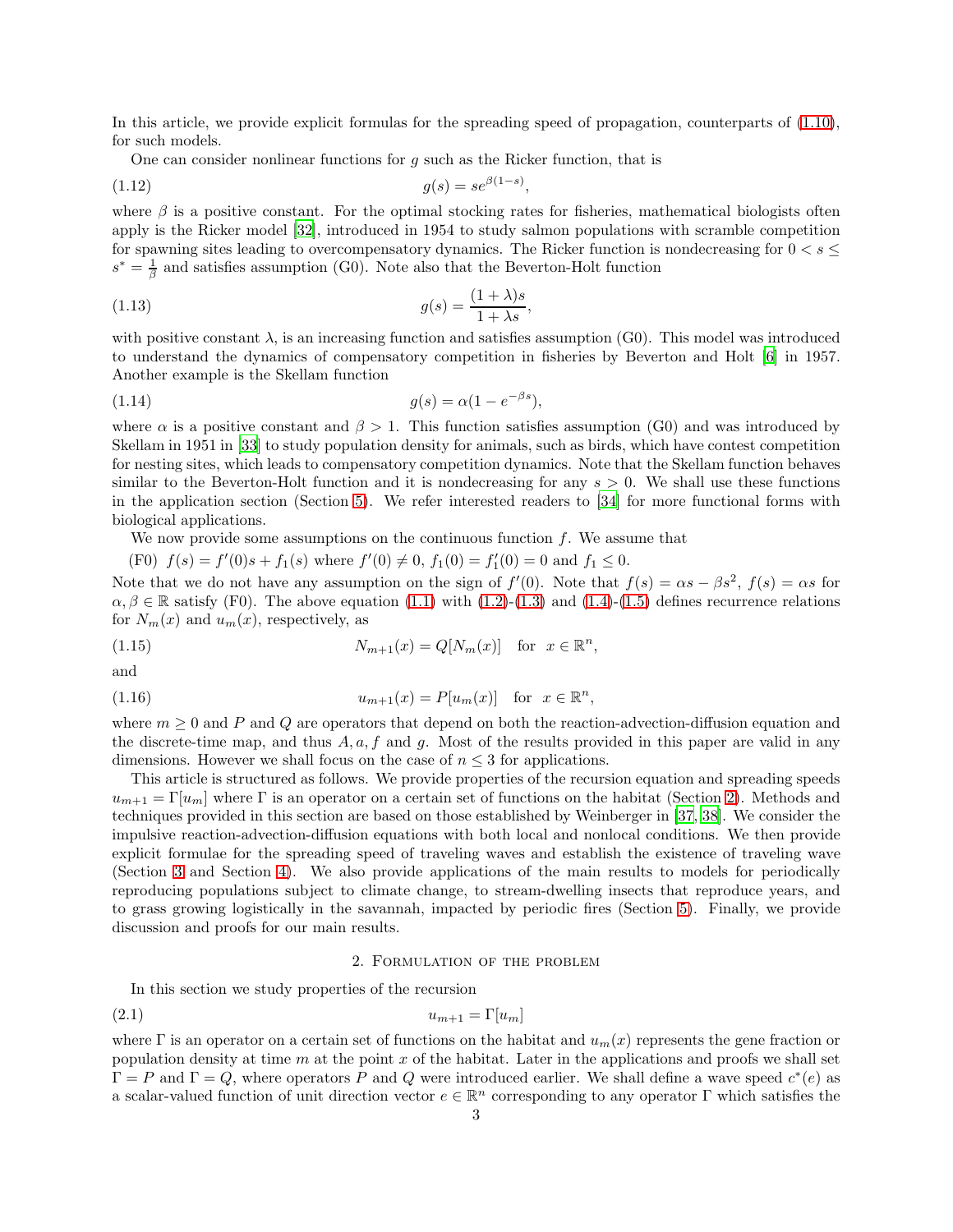following hypotheses, introduced by Weinberger as Hypotheses (3.1) in [\[37](#page-17-14)]. Such definitions and analysis of spreading speeds are discussed and extended in [\[1,](#page-16-2) [2,](#page-16-3) [4,](#page-16-8) [5,](#page-16-9) [22](#page-17-16), [38](#page-17-15)] and are used vastly in the literature that it is not limited to [\[8](#page-16-5), [9](#page-16-10), [17,](#page-16-11) [18,](#page-16-4) [20](#page-17-7)[–22,](#page-17-16) [36\]](#page-17-4).

In all our applications the dependent variable  $u$  has only nonnegative values. A population size will normally vary between 0 and some large upper bound  $\pi_{+}$ , but this upper bound could conceivably be  $\infty$ . We define A as the set of non-negative continuous functions on  $\mathbb{R}^n$  that are bounded by  $\pi_+$ . Let us define the translation operator

(2.2) 
$$
T_y[u(x)] = u(x - y).
$$

Note that a constant function is clearly translation invariant; that is  $T_y[a] = a$  for  $a \in \mathbb{R}$ . In addition we assume that  $T_u[\Gamma[a]] = \Gamma[a]$ . Weinberger [\[37](#page-17-14)] provided a list of properties for the operators in regards to the spreading speed theory. In addition to these assumptions it is required that  $\Gamma[u]$  to behave continuously with respect to changes in  $u$ , and

- (H1)  $\Gamma[u] \in \mathcal{A}$  for all  $u \in \mathcal{A}$ .
- $(H2) \Gamma[T_y[u]] = T_y[\Gamma[u]]$  for all  $u \in \mathcal{F}$  and  $y \in \mathbb{R}^n$ .
- (H3) There are constants  $0 \leq \pi_0 < \pi_1 \leq \pi_+$  such that  $\Gamma[s] > s$  for  $s \in (\pi_0, \pi_1)$ ,  $\Gamma[\pi_0] = \pi_0$ ,  $\Gamma[\pi_1] = \pi_1$ , if  $\pi_1 < \infty$ .
- (H4) If  $u \leq v$  then  $\Gamma[u] \leq \Gamma[v]$ .

(H5)  $u_m \to u$  uniformly on each bounded domain in  $\mathbb{R}^n$  implies that  $\Gamma[u_m] \to \Gamma[u]$  pointwise.

Now, we define the sequence  $a_m(c, e; s)$  by the recursion

(2.3) 
$$
a_{m+1}(c, e; s) = \max \{ \phi(s), \Gamma[a_m(c, e; x \cdot e + s + c)](0) \}
$$

where  $a_0 = \phi(s)$  and  $\phi(s)$  is continuous and nonincreasing function with  $\phi(s) = 0$  for  $s \geq 0$  and  $\phi(-\infty) \in$  $(\pi_0, \pi_1)$  where  $0 \leq \pi_0 < \pi_1 \leq \pi_+$ . From this definition, we notice that  $a_0 \leq a_1$  and performing induction arguments we conclude that  $a_m \le a_{m+1} \le \pi_+$ . In addition, the sequence  $a_m$  is nondecreasing in m, nonincreasing in s and c, and continuous in c, e and s. Therefore, the sequence  $a_m$  is monotone convergent to a limit function  $a(c, e; s)$  that is again nonincreasing in s and c, and bounded by  $a_2$ . Applying Lemma 5.2 in [\[37\]](#page-17-14), we conclude that

$$
(2.4) \qquad \qquad a(c, e; -\infty) = \pi_+.
$$

However, the value of  $a(c, e; \infty)$  may or may not be  $\pi_+$ . As it is shown in [\[37](#page-17-14)]  $a(c, e; \infty) = \pi_+$  if and only if there is m that  $a(c, e; 0) > \phi(-\infty)$ . We now define the spreading speed of propagation for in  $e = (e_1, \dots, e_n) \in \mathbb{R}^n$  direction as  $c^*(e)$  by

(2.5) 
$$
c^*(e) = \sup\{c; a(c, e; \infty) = \pi_+\}.
$$

Note that for the case of  $a(c, e; \infty) = \pi_+$  for all c we set  $c^*(e) = \infty$ . The following theorem gives a method for bounding the spreading speed of propagation.

<span id="page-3-0"></span>**Theorem 2.1** (Weinberger [\[37\]](#page-17-14)). If  $m(x, dx)$  is a bounded nonnegative measure on  $\mathbb{R}^n$  with the property that for all continuous functions u with  $0 \le u \le \pi_1$ ,

(2.6) 
$$
\Gamma[u](x) \leq \int_{\mathbb{R}^n} u(x-y)m(y,dy),
$$

then

(2.7) 
$$
c^*(e) \leq \inf_{s>0} \left\{ \frac{1}{s} \ln \int_{\mathbb{R}^n} e^{sx \cdot e} m(x, dx) \right\}.
$$

<span id="page-3-1"></span>**Theorem 2.2** (Weinberger [\[37\]](#page-17-14)). If  $m(x, dx)$  is a bounded nonnegative measure on  $\mathbb{R}^n$  with the property that

$$
\int m(x, dx) > 1,
$$

and that, for all continuous positive bounded functions u with  $0 \le u \le \pi_1$ ,

(2.9) 
$$
\Gamma[u](x) \geq \int_{\mathbb{R}^n} u(x-y)m(y,dy),
$$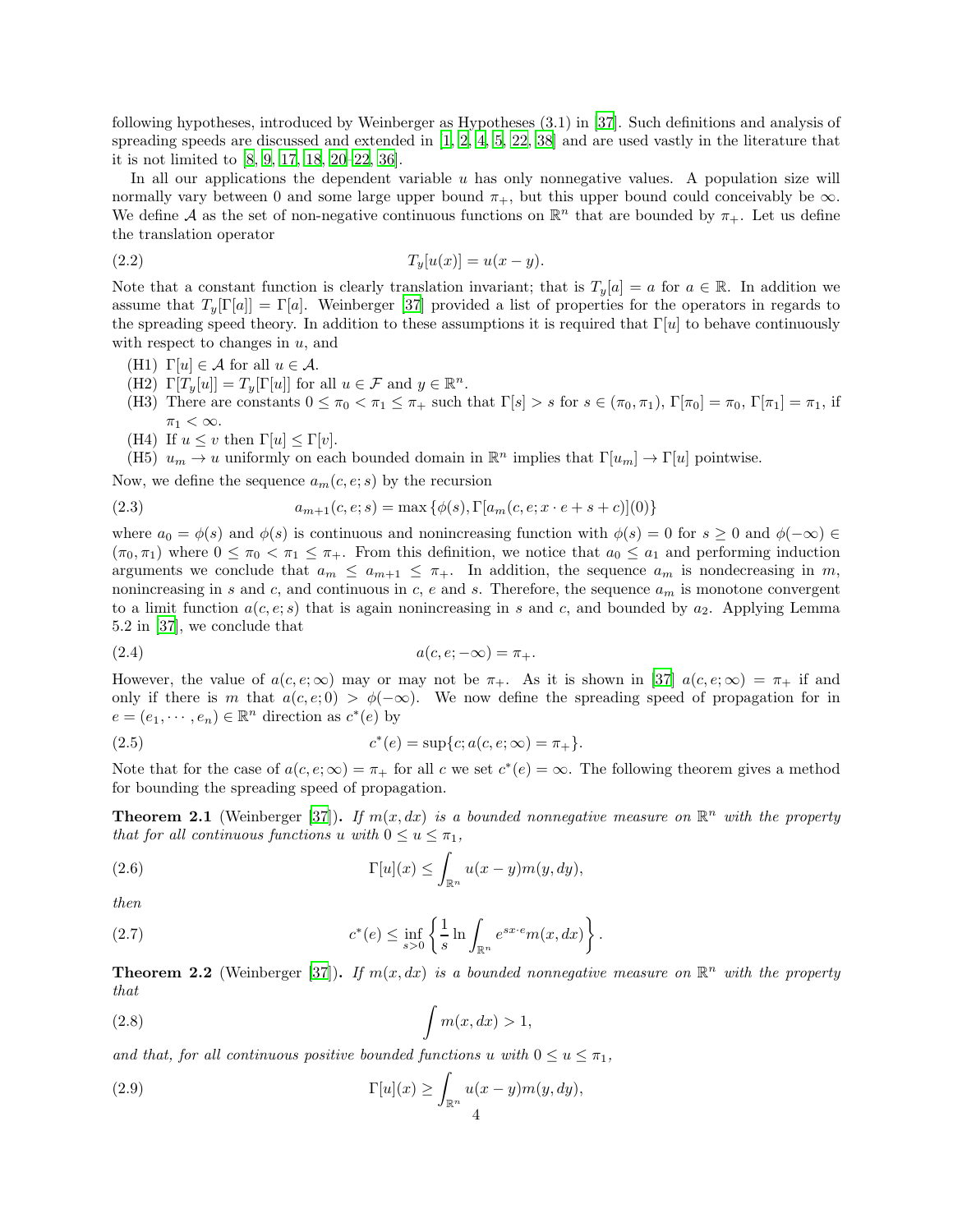then,

<span id="page-4-0"></span>(2.10) 
$$
c^*(e) \geq \inf_{s>0} \left\{ \frac{1}{s} \ln \int_{\mathbb{R}^n} e^{sx \cdot e} m(x, dx) \right\}.
$$

## <span id="page-4-6"></span>3. Spreading Speed Formula; Linear Dynamics

In this section, we provide an explicit formula for spreading speed of propagation for [\(1.1\)](#page-0-0) with [\(1.2\)](#page-0-1) and [\(1.4\)](#page-1-0) in  $e = (e_1, \dots, e_n) \in \mathbb{R}^n$  direction. In addition, we compute the direction e such that the roots of the spreading speed as a function of advection coincide with the values for which critical domain dimensions tend to infinity.

Suppose that  $L[\cdot]$  is the linearization of operator  $Q[\cdot]$  about zero. Define  $M_0(x) := N_0(x)$ , then  $M_{m+1}(x) =$  $L[M_m(x)]$  where

<span id="page-4-1"></span>(3.1) 
$$
u_t^{(m)} + q \cdot \nabla u^{(m)} = \text{div}(A\nabla u^{(m)}) + f'(0)u^{(m)} \text{ for } (x, t) \in \mathbb{R}^n \times (0, 1],
$$

satisfying

(3.2) 
$$
u^{(m)}(x,0) = g'(0)M_m(x) \text{ for } x \in \mathbb{R}^n,
$$

(3.3) 
$$
M_{m+1}(x) = u^{(m)}(x,1) \text{ for } x \in \mathbb{R}^n.
$$

Similarly, let  $\overline{L}[\cdot]$  be the linearization of operator  $P[\cdot]$  about zero. Set  $\overline{M}_0(x) := u_0(x)$  and  $\overline{M}_{m+1}(x) =$  $\bar{L}[\bar{M}_m(x)]$  where  $u^{(m)}$  satisfies the linear equation [\(3.1\)](#page-4-1) with the following initial values

<span id="page-4-7"></span>(3.4) 
$$
u^{(m)}(x,0) = \bar{M}_m(x)
$$
 for  $x \in \mathbb{R}^n$ ,

(3.5) 
$$
\bar{M}_{m+1}(x) = g'(0) \int_{\mathbb{R}^n} K(x-y) u^{(m)}(y,1) dy \text{ for } x \in \mathbb{R}^n.
$$

<span id="page-4-2"></span>**Lemma 3.1.** Let  $L[\cdot]$  and  $\overline{L}[\cdot]$  be the linearization of operator  $Q[\cdot]$  and  $P[\cdot]$  about zero, respectively. Then, for any  $v \in C(\mathbb{R}^n)$  we have

<span id="page-4-4"></span>(3.6) 
$$
L(v)(x) = \int_{\mathbb{R}^n} v(x - y) m(y, dy) \text{ and } \bar{L}(v)(x) = \int_{\mathbb{R}^n} v(x - y) l(y, dy),
$$

where the measures m and l are defined as

<span id="page-4-3"></span>(3.7) 
$$
m(y, dy) := g'(0)e^{f'(0)}(2\pi)^{-n}\frac{\pi^{\frac{n}{2}}}{\sqrt{\det A}}e^{-\frac{1}{4}},
$$

(3.8) 
$$
l(y, dy) := g'(0)e^{f'(0)}(2\pi)^{-n}\frac{\pi^{\frac{n}{2}}}{\sqrt{\det A}}\int_{\mathbb{R}^n}K(z-y)e^{-\frac{1}{4}}dz,
$$

and  $\langle A^{-1}\eta, \eta \rangle$  stands for  $\eta^T A^{-1}\eta$  for any  $\eta \in \mathbb{R}^n$ .

The proof of Lemma [3.1](#page-4-2) is given in Section [7.](#page-12-0) Note that  $m(y, dy)$  is a bounded nonnegative measure, since A is a positive definite matrix.

<span id="page-4-5"></span>**Lemma 3.2.** Let m and l be the measures introduced by  $(3.7)$  and  $(3.8)$ . Then,

(3.9) 
$$
\int_{\mathbb{R}^n} m(x, dx) = \int_{\mathbb{R}^n} l(x, dx) = g'(0)e^{f'(0)}.
$$

**Proof.** This is a special case of Lemma [3.4](#page-5-0) for  $s = 0$ . Note that from the assumptions on the kernel we have

$$
k(0) = \int_{\mathbb{R}^n} K(x)dx = 1.
$$

 $\Box$ 

Note that the linear operators  $L[v]$  and  $\bar{L}[v]$  are explicitly formulated by [\(3.6\)](#page-4-4) and therefore behave continuously with respect to changes in  $v$ . Here, we emphasize on a few properties of these operators and in particular we show that assumptions  $(H1)-(H5)$  hold. The operator L commutes with any translation, meaning

(3.10) 
$$
L[T_y[v]](x) = T_y[L[v]](x),
$$

$$
5
$$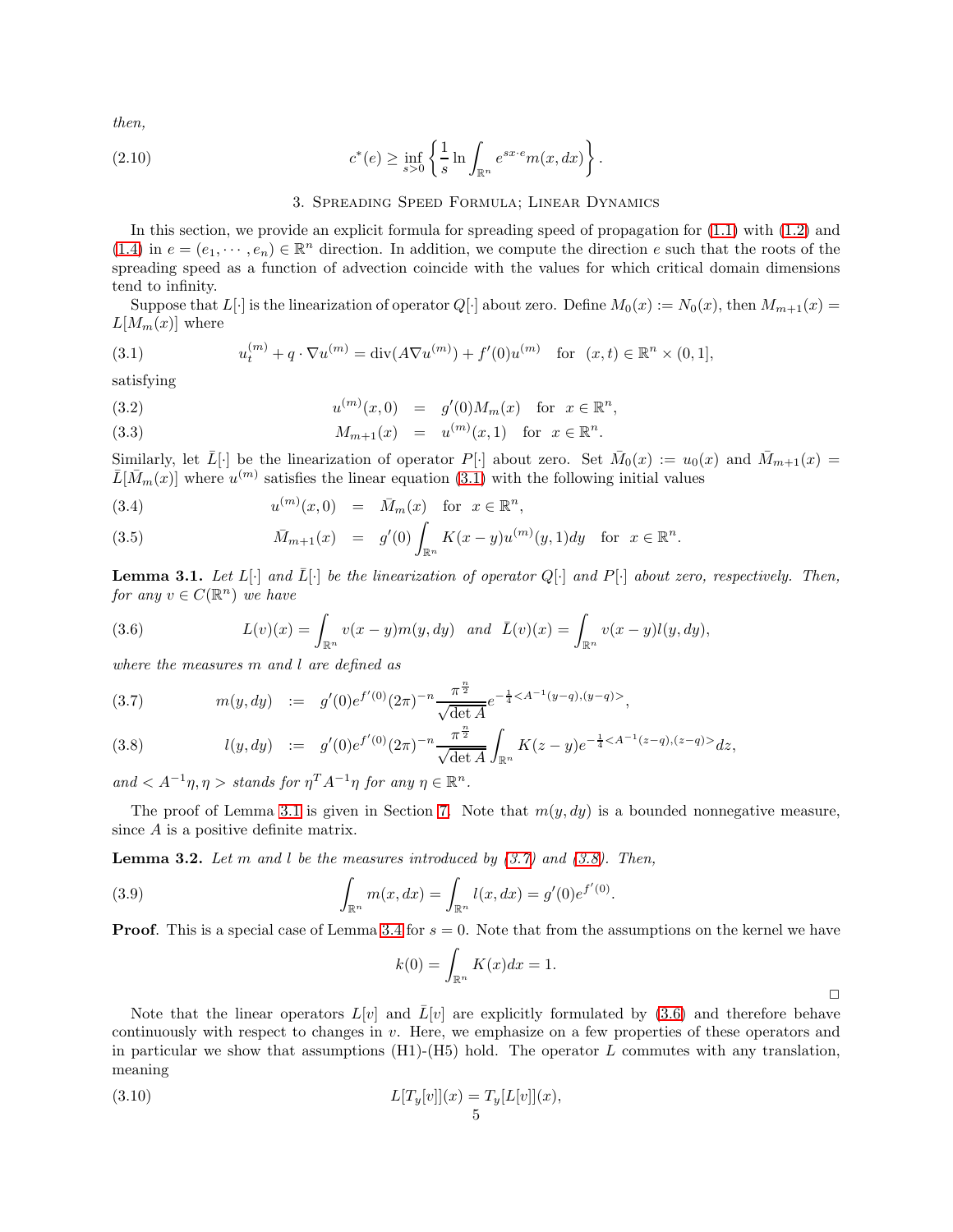when T is the shift operator  $T_y[v](x) = v(x-y)$ . In addition, the comparison principle holds for the operator L, meaning that for  $v_1 \le v_2$  we have  $L[v_1](x) \le L[v_2](x)$ , due to properties of the integral operator. Let us recall that the integral operator is continuous with respect to its integrand. This elementary fact implies that when  $v_n \to v$  as  $n \to \infty$  uniformly then  $L[v_n](x) \to L[v](x)$ . In the following theorem, we determine the traveling wave speeds in e direction for the linear system. This result is a direct consequence of Theorem [2.1](#page-3-0) and Theorem [2.2.](#page-3-1)

<span id="page-5-3"></span>**Lemma 3.3.** Let  $L[\cdot]$  and  $\overline{L}[\cdot]$  be the linear operators given by [\(3.6\)](#page-4-4) where

<span id="page-5-1"></span>
$$
(3.11) \t\t g'(0)e^{f'(0)} > 1.
$$

Then, the traveling wave speeds in e direction for these operators are

<span id="page-5-2"></span>(3.12) 
$$
c^*(e) = \inf_{s>0} \left\{ \frac{1}{s} \ln \int_{\mathbb{R}^n} e^{sx \cdot e} m(x, dx) \right\},
$$

(3.13) 
$$
c^*(e) = \inf_{s>0} \left\{ \frac{1}{s} \ln \int_{\mathbb{R}^n} e^{sx \cdot e} l(x, dx) \right\},
$$

respectively, when m and lare the measures introduced by  $(3.7)$  and  $(3.8)$ .

Proof. From the assumption [\(3.11\)](#page-5-1) and Lemma [3.2](#page-4-5) we conclude that

(3.14) 
$$
\int_{\mathbb{R}^n} m(x, dx) = \int_{\mathbb{R}^n} l(x, dx) > 1.
$$

Since the linear operators L and L, given by Lemma [3.1,](#page-4-2) satisfy assumptions (H1)-(H5), from Theorem [2.1](#page-3-0) and Theorem [2.2](#page-3-1) we conclude the desired result.

 $\Box$ 

We now generalize [\(3.2\)](#page-4-5) and compute the integrals in the right-hand side of the equations in [\(3.12\)](#page-5-2) and [\(3.13\)](#page-5-2).

<span id="page-5-0"></span>**Lemma 3.4.** Let m and l be the measures introduced by [\(3.7\)](#page-4-3) and [\(3.8\)](#page-4-3). Then, for any  $\mu \in \mathbb{R}$ ,

(3.15) 
$$
\int_{\mathbb{R}^n} e^{sx \cdot e} m(x, dx) = g'(0) e^{f'(0)} e^{se \cdot q + s^2 < Ae, e>}
$$

(3.16) 
$$
\int_{\mathbb{R}^n} e^{sx \cdot e} l(x, dx) = g'(0) e^{f'(0)} k(s) e^{se \cdot q + s^2 < Ae, e>},
$$

when  $k(s) := \int_{\mathbb{R}^n} K(x) e^{-sx \cdot e} dx$ .

The proof of Lemma [3.4](#page-5-0) is given in Section [7.](#page-12-0) We are now ready to provide an explicit formula for the spreading speed of the linearized model L.

<span id="page-5-5"></span>**Theorem 3.1.** Let  $g'(0)e^{f'(0)} > 1$ . There exists a spreading speed  $c_L^*$  associated with [\(3.1\)](#page-4-1)-[\(3.3\)](#page-4-6) of the following form

(3.17) 
$$
c_L^*(e) := 2\sqrt{} \sqrt{f'(0) + \ln(g'(0))} + e \cdot q,
$$

such that initial data which is nonzero on a bounded set eventually spreads at speed  $c_L^*$  in e-direction.

**Proof.** In order to establish the formula of the traveling wave speed  $c_L^*(e)$  for the linear operator L, we minimize the following function for  $s > 0$ , as it is given in Lemma [3.3](#page-5-3) that is

<span id="page-5-4"></span>
$$
c_L^*(e) = \inf_{s>0} \left\{ \frac{1}{s} \ln \int_{\mathbb{R}^n} e^{sx \cdot e} m(x, dx) \right\},\,
$$

where the measure  $m$  is given by

$$
m(y, dy) = g'(0)e^{f'(0)}(2\pi)^{-n} \frac{\pi^{\frac{n}{2}}}{\sqrt{\det A}} e^{-\frac{1}{4} < A^{-1}(y-q), (y-q)>}.
$$

Define  $W(s) := \frac{1}{s} \ln \int_{\mathbb{R}^n} e^{sx \cdot e} m(x, dx)$  for  $s > 0$ . Note that from Lemma [3.4,](#page-5-0) we conclude that

$$
W(s) = \frac{\ln[g'(0)e^{f'(0)}]}{s} + e \cdot q + s < Ae, e > .
$$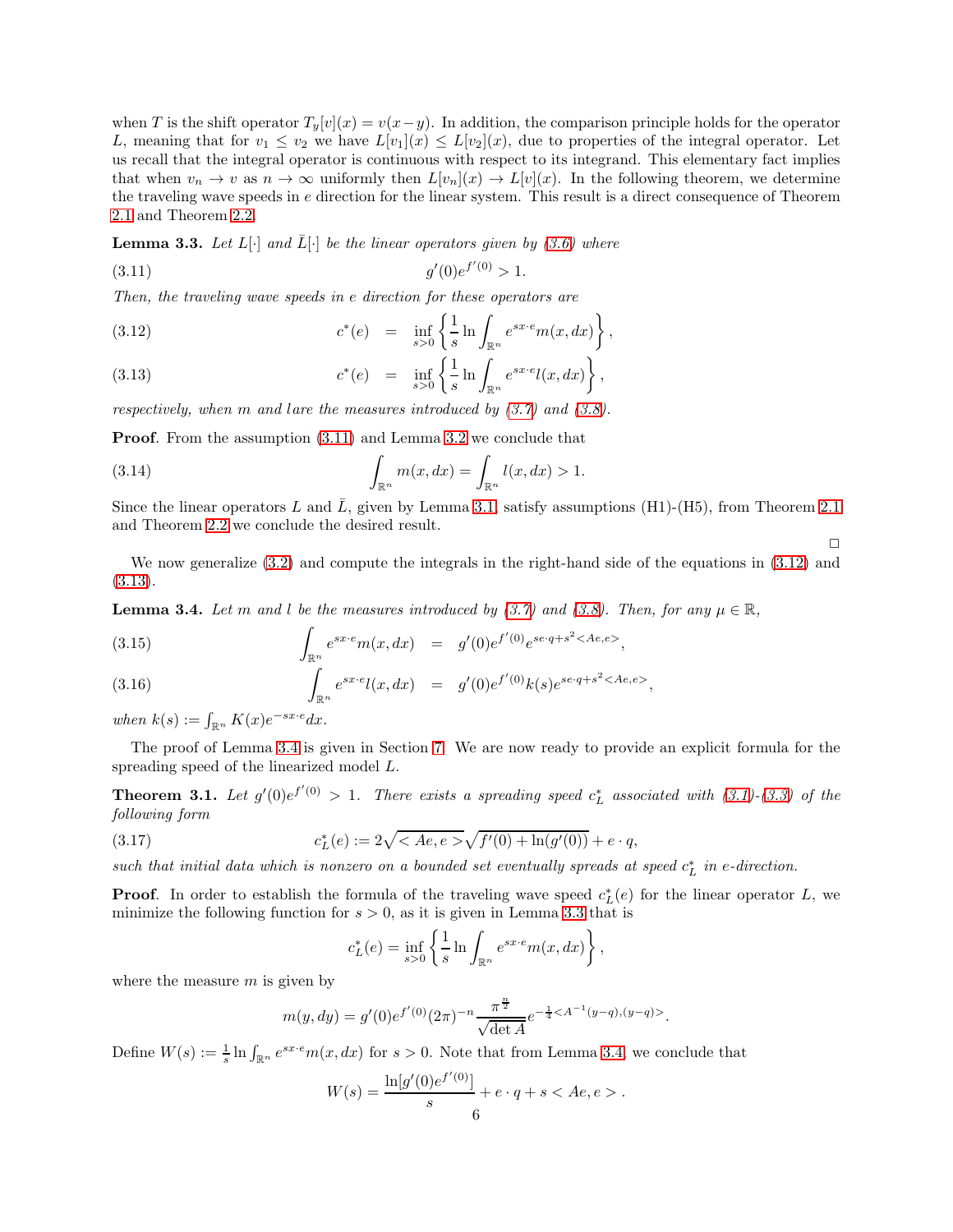Therefore,

$$
c_L^*(e) = \inf_{s>0} W(s).
$$

It is straightforward to compute the minimizer of the function  $W$  as

$$
s^* := \sqrt{\frac{\ln[g'(0)] + f'(0)}{h_0^2 + h_1^2 + h_2^2}}.
$$

Therefore,  $c_L^*(e) = W(s^*)$  and this completes the proof.

As a particular case, consider the speed of propagation  $c_L^*(e)$  in e-direction as a function of the nonzero advection q when  $A = d(\delta_{i,j})_{i,j=1}^n$ . For the direction given by the  $e = -\frac{q}{|q|}$ , a unit vector, from [\(3.17\)](#page-5-4) we have

(3.18) 
$$
c_L^* \left(-\frac{q}{|q|}\right) = 2\sqrt{d}\sqrt{f'(0) + \ln(g'(0))} - |q|.
$$

Note that  $c_L^* \left(-\frac{q}{|q|}\right)$ ) vanishes exactly at  $|q| = 2\sqrt{d[f'(0) + \ln(g'(0))]}$ , for which the critical domain dimensions in [\(1.11\)](#page-1-3) tend to infinity. The following figure clarifies this relation.



FIGURE 1. (A) Minimal speed  $c_L^*(e)$  in the direction  $e = -\frac{q}{|q|}$  when the advection velocity is given by  $q = (q_1, q_2)$ .  $c_L^*(e)$  is negative in the blank region. The boundary between blank and shaded regions also gives the values of q in [\(1.11\)](#page-1-3) where the critical domain size  $\Lambda^*$ becomes infinite. (B) Level sets of  $c_L^*(e)$ .

**Remark 3.1.** For the case of  $n = 1$ ,  $g(\tau) = \tau$  and  $A = (d\delta_{ij})_{i,j=1}^n$ , the spreading speed formula [\(3.17\)](#page-5-4) turns into the standard minimal speed

(3.19) 
$$
c_{\pm}^* = 2\sqrt{df'(0)} \pm q,
$$

in directions  $e = \pm 1$ . The latter formula is the upstream and downstream traveling wave speeds of the classical Fisher's equation.

The case with a Gaussian dispersal function  $K$  also has a straightforward spreading speed formula. Suppose that  $K(x)$  is a Gaussian distribution with mean  $\mu$  and covariance matrix B denoted by

<span id="page-6-0"></span>(3.20) 
$$
K_G(x) := \frac{1}{(4\pi)^{n/2}\sqrt{\det B}}e^{-\frac{1}{4} < B^{-1}(x-\mu),(x-\mu) > }.
$$

Here,  $\mu$  is a real vector and B stands for some positive definite matrix. We are now ready to provide an explicit formula for the spreading speed of the linearized model  $\overline{L}$  associated with the above Gaussian distribution.

 $\Box$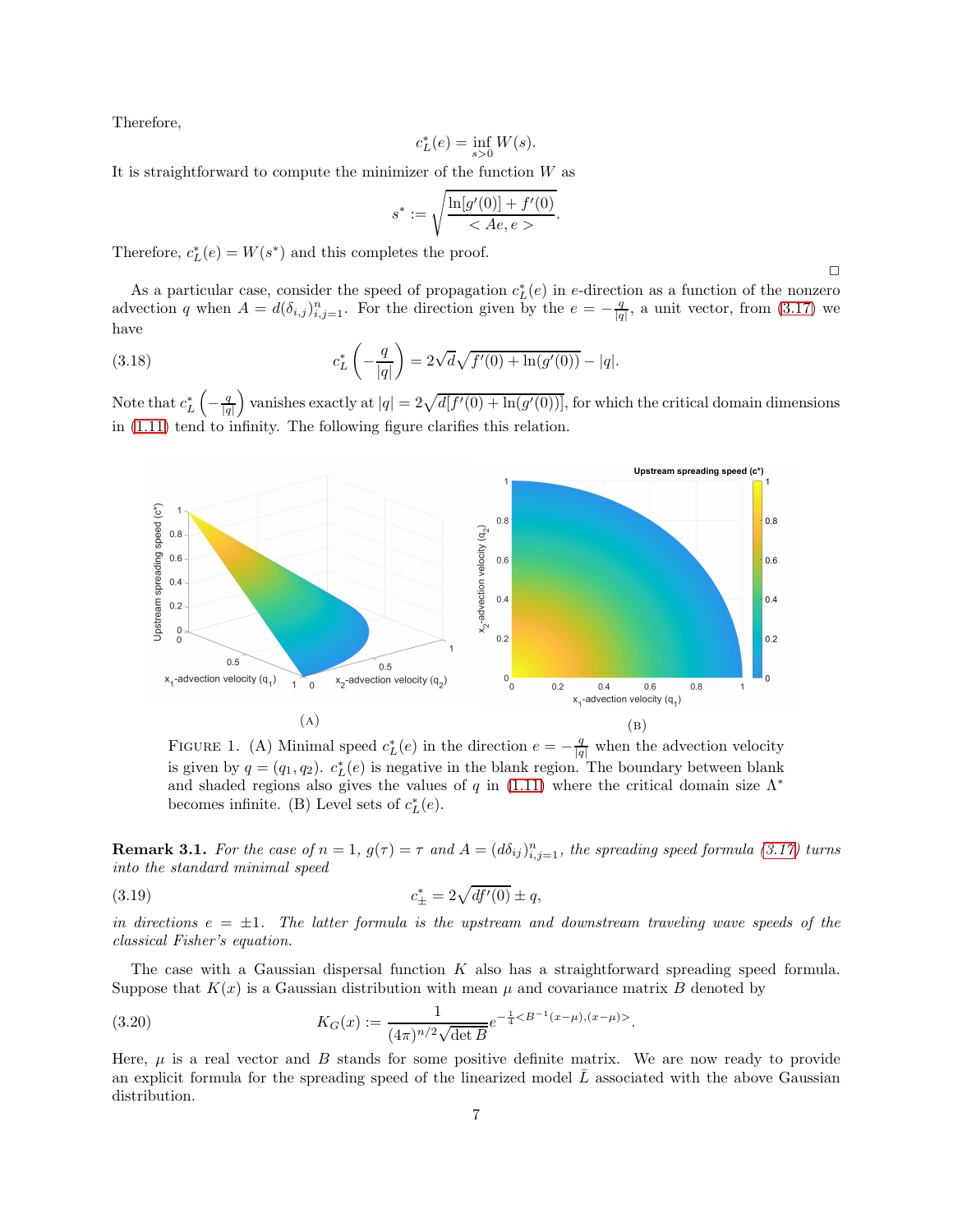<span id="page-7-1"></span>**Theorem 3.2.** Let  $g'(0)e^{f'(0)} > 1$ . There exists a spreading speed  $c_K^*$  associated to [\(3.1\)](#page-4-1) together with  $(3.4)-(3.5)$  $(3.4)-(3.5)$  $(3.4)-(3.5)$  of the following form

(3.21) 
$$
c_{K_G}^*(e) := 2\sqrt{<(A+B)e, e>} \sqrt{f'(0) + \ln(g'(0))} + e \cdot (q - \mu),
$$

such that initial data that is nonzero on a bounded set with positive measure eventually spreads at speed  $c_K^*$ in e-direction. Here,  $K_G$  is given by [\(3.20\)](#page-6-0).

<span id="page-7-0"></span>The proof of Theorem [3.2](#page-7-1) is given in Section [7.](#page-12-0)

### <span id="page-7-3"></span><span id="page-7-2"></span>4. Existence of Traveling Wave Solutions

We start with the definition of traveling wave solutions.

**Definition 4.1.** We say that  $u_m(x)$  is a traveling wave solution of  $(2.1)$  in  $e = (e_1, \dots, e_n) \in \mathbb{R}^n$  direction if there exists a function W and a constant c such that  $u_m(x) = W(x \cdot e - cm)$ .

Suppose that  $a = 0$  and  $A = 0$  in [\(1.1\)](#page-0-0). Then  $u(x, t)$  only depends on time and not on space, meaning that individuals do not advect or diffuse. Assume that  $N_m$  represents the number of individuals at the beginning of reproductive stage in the mth year. Then

(4.1) 
$$
\begin{cases} u_t(t) = f(u(t)) & \text{for } t \in (0,1], \\ u(0) = g(N_m), \\ N_{m+1} := u(1). \end{cases}
$$

Separation of variables shows that

(4.2) 
$$
\int_{g(N_m)}^{N_{m+1}} \frac{d\omega}{f(\omega)} = 1.
$$

Note that a positive constant equilibrium of [\(4.1\)](#page-7-2) satisfies

(4.3) 
$$
\int_{g(N)}^{N} \frac{d\omega}{f(\omega)} = 1.
$$

Assume that f satisfies  $(F0)$  and g satisfies  $(G0)$  then

(4.4) 
$$
1 = \int_{g(N)}^{N} \frac{d\omega}{f(\omega)} \ge \frac{1}{f'(0)} \int_{g(N)}^{N} \frac{d\omega}{\omega} = \frac{1}{f'(0)} \ln \left| \frac{N}{g(N)} \right| \ge \frac{1}{f'(0)} \ln \left| \frac{1}{g'(0)} \right|.
$$

In the light of above computations, we assume that

<span id="page-7-4"></span>
$$
(4.5) \t\t e^{f'(0)}g'(0) > 1,
$$

and an  $N^* > 0$  exists such that  $f \neq 0$  on the closed interval with endpoints  $N^*$  and  $g(N^*)$  and

<span id="page-7-5"></span>(4.6) 
$$
\int_{g(N^*)}^{N^*} \frac{d\omega}{f(\omega)} = 1.
$$

In what follows, we study the assumptions  $(H1)-(H5)$  for operators P and Q given by  $(1.15)$  and  $(1.16)$ . Let us start with the following order-preserving property.

**Lemma 4.1.** Assume that  $v_0$  and  $w_0$  are nonnengative continuous functions on  $\mathbb{R}^n$  and  $v_0(x) \leq w_0(x)$  for all  $x \in \mathbb{R}^n$ . Let  $v(x, t)$  and  $w(x, t)$  be solutions of [\(1.1\)](#page-0-0) with initial values of  $v_0, w_0$  and for operators  $\Gamma = P$ and  $\Gamma = Q$ . Then,  $v(x,t) \leq w(x,t)$  for all  $x \in \mathbb{R}^n$  and  $t > 0$ .

The proof of this lemma follows from the comparison principle for reaction-diffusion equations, from the non-negativity of kernel K and from the monotonicity assumption on g. Therefore,  $(H1)$  and  $(H4)$  hold. It is straightforward to notice that operators  $P$  and  $Q$  commutes with all translations of the real line. For the convolution, one can apply the following change of variables argument,

(4.7) 
$$
\int_{\mathbb{R}^n} K(x-y-z)v(z)dz = \int_{\mathbb{R}^n} K(x-w)v(w-y)dw.
$$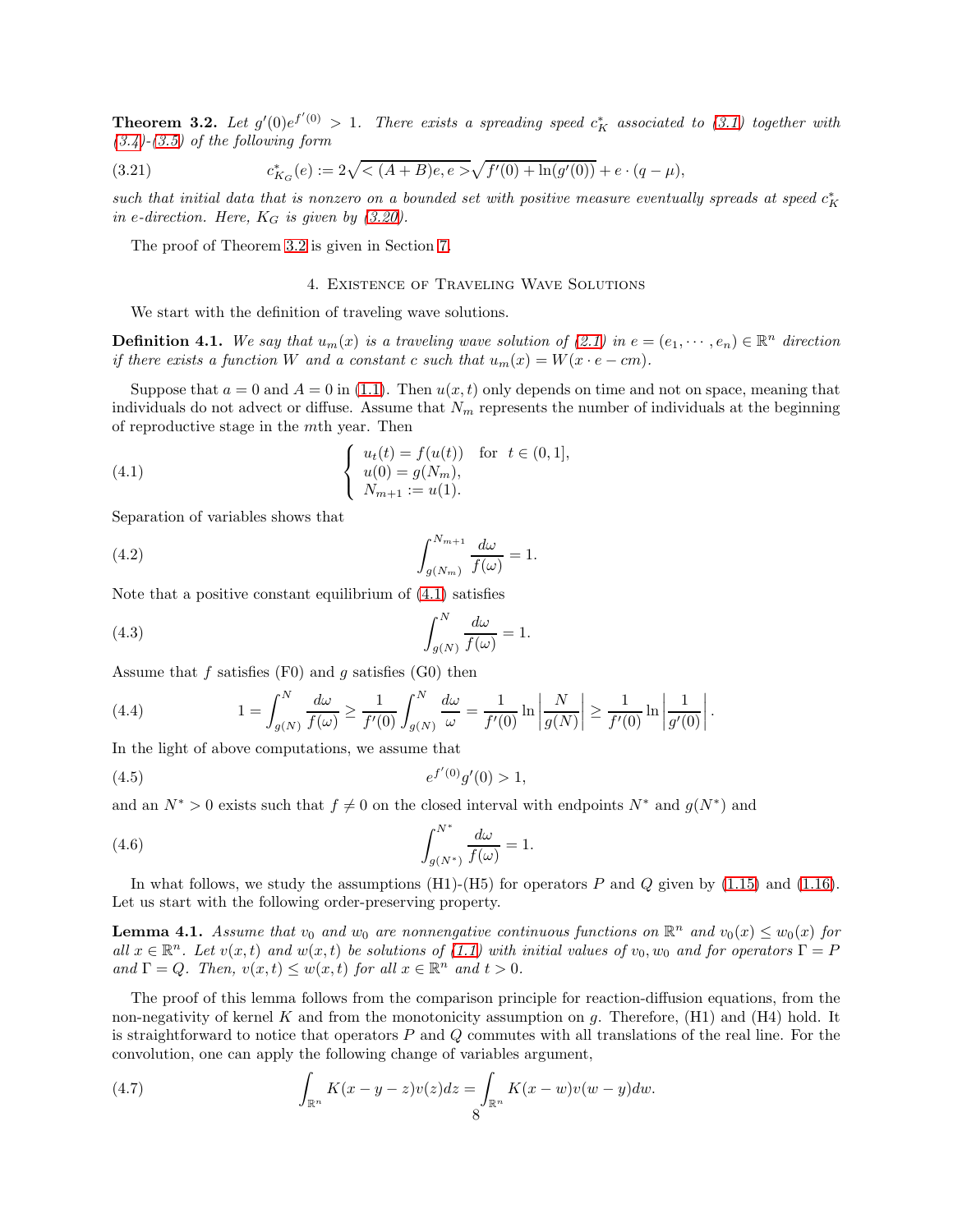This implies that  $(H2)$  holds for both P and Q. Note that for spatially constant solutions to  $(1.1)$  when  $u_0(x, 0) = g(U_0)$  then the solution  $u_m(x, 0)$  remains spatially constant and satisfies

(4.8) 
$$
\frac{d}{dt}U_m = f(U_m) \text{ for } t \in (0,1],
$$

and  $U_{m+1}(0) = g(U_m(1))$ . Lewis and Li in [\[21\]](#page-17-0) calculated the solution to this model explicitly for  $f(u)$  $f'(0)u + f_1(u)$  when  $f_1(u) = \gamma u^2$ , and that is given by

(4.9) 
$$
U_{m+1} = \frac{f'(0)g(U_m)}{(e^{-f'(0)} - 1)\gamma g(U_m) + f'(0)e^{-f'(0)}}.
$$

In the general case, one may refer to the computations as in [\(4.2\)](#page-7-3) in this regard. Moreover, the following result was established for non-spatial model by Lewis and Li in [\[21\]](#page-17-0) for  $f_1(u) = \gamma u^2$  and by the authors in [\[12\]](#page-16-0) for general nonlinearities  $f$ .

### Lemma 4.2.

- (1) If  $g'(0)e^{f'(0)} \leq 1$  and  $U_0 > 0$ , then  $U_{m+1} \leq U_m$  and  $\lim_{m \to \infty} U_m = 0$ .
- (2) If  $g'(0)e^{f'(0)} > 1$  then there exists a unique  $U^* > 0$  with  $Q(U^*) = U^*$ .
- (3) If  $g'(0)e^{f'(0)} > 1$  and  $0 < U_0 < U^*$ , then  $U_{m+1} > U_m$  and  $\lim_{m \to \infty} U_m = U^*$ .

Applying similar arguments as in the above lemma one can see that

(4.10) 
$$
Q[0] = 0
$$
,  $Q[U^*] = U^*$ , and  $Q[U] > U$  for  $U \in (0, U^*)$ .

Similar results hold for the operator  $P$  and therefore assumption (H3) holds too. In order to show that (H5) is satisfied for operators  $P$  and  $Q$ , we state that the integral operator

$$
\int_{\mathbb{R}^n} K(x-y)u(y)dy,
$$

with the kernel  $K \in L^2(\mathbb{R}^n)$  is a compact operator in  $\mathcal{A} \cap L^2(\mathbb{R}^n)$ , known also as the Hilbert-Schmidt operator. Since g is continuous, this implies that both operators  $P$  and  $Q$  are compact in  $\mathcal A$  on every bounded set.

We now provide the existence of a traveling wave solution of speed c in e direction whenever  $c \geq c^*(e)$ . Here,  $c^*(e)$  is given by [\(3.12\)](#page-5-2) and [\(3.13\)](#page-5-2) for the linearized operators  $L[\cdot]$  and  $\overline{L}[\cdot]$  stated in [\(3.1\)](#page-4-1) with conditions  $(3.2)-(3.3)$  $(3.2)-(3.3)$  and  $(3.4)-(3.5)$  $(3.4)-(3.5)$ , respectively. We say that the recursion model  $(1.1)$  together with either  $(1.2)-(1.3)$  $(1.2)-(1.3)$  or  $(1.4)-(1.5)$  $(1.4)-(1.5)$  is linearly determinate in the direction of e, since  $c^*(e)$  is determined exactly in terms of the behavior of the linearized system.

<span id="page-8-2"></span>**Theorem 4.1.** For every  $c \geq c^*(e)$  there exists a traveling wave solution of speed c that is  $W(x \cdot e - mc)$ for model [\(1.1\)](#page-0-0) together with either [\(1.2\)](#page-0-1)-[\(1.3\)](#page-0-1) or [\(1.4\)](#page-1-0)-[\(1.5\)](#page-1-0). Here, W is a nonincreasing function that  $W(-\infty) = \pi_1$  and  $W(+\infty) = 0$ . In addition, the system is linearly determinate; that is  $c^*(e)$  is given by [\(3.12\)](#page-5-2) and [\(3.13\)](#page-5-2).

As an example, we compute the spreading speed for particular models in two dimensions.

<span id="page-8-0"></span>**Example 4.1.** Let  $n = 2$ ,  $e = (\cos \theta, \sin \theta)$ ,  $A = (a_{ij}^2 \delta_{ij})_{i,j=1}^n$  and  $q = (q_1, q_2)$  where  $0 \le \theta < 2\pi$  and  $a_{ij}$  and  $q_i$  are constant. Applying formula  $(3.17)$  we get

(4.11) 
$$
c^*(e) = 2\sqrt{a_{11}^2 \cos^2 \theta + a_{22}^2 \sin^2 \theta} \sqrt{f'(0) + \ln(g'(0))} + q_1 \cos \theta + q_2 \sin \theta.
$$

This formula clarifies the dependence of the spreading speed of propagation, for any angle  $\theta$ , on anisotropic diffusion coefficients  $a_{11}$  and  $a_{22}$  and on advection coefficients  $q_1$  and  $q_2$ . Define the following set

<span id="page-8-1"></span>
$$
\mathcal{S} := \{ x \in \mathbb{R}^n, c^*(\tilde{e}) \ge \tilde{e} \cdot x \text{ for all vectors } \tilde{e} \}.
$$

Suppose that  $c^*(e)$  is the propagation speed in the *e*-direction of a traveling wave, then the convex set S would be the ray surface. As it is mentioned by Weinberger in [\[38\]](#page-17-15), the ray speed in e-direction is defined to be the largest value of  $\alpha$  such that  $\alpha e \in \mathcal{S}$  and it is related to  $c^*$  by the following formula

(4.12) 
$$
C(e) := \min_{\substack{e \cdot \tilde{e} > 0, \tilde{e} \in \mathbb{R}^n \\ 9}} \frac{c^*(\tilde{e})}{e \cdot \tilde{e}}.
$$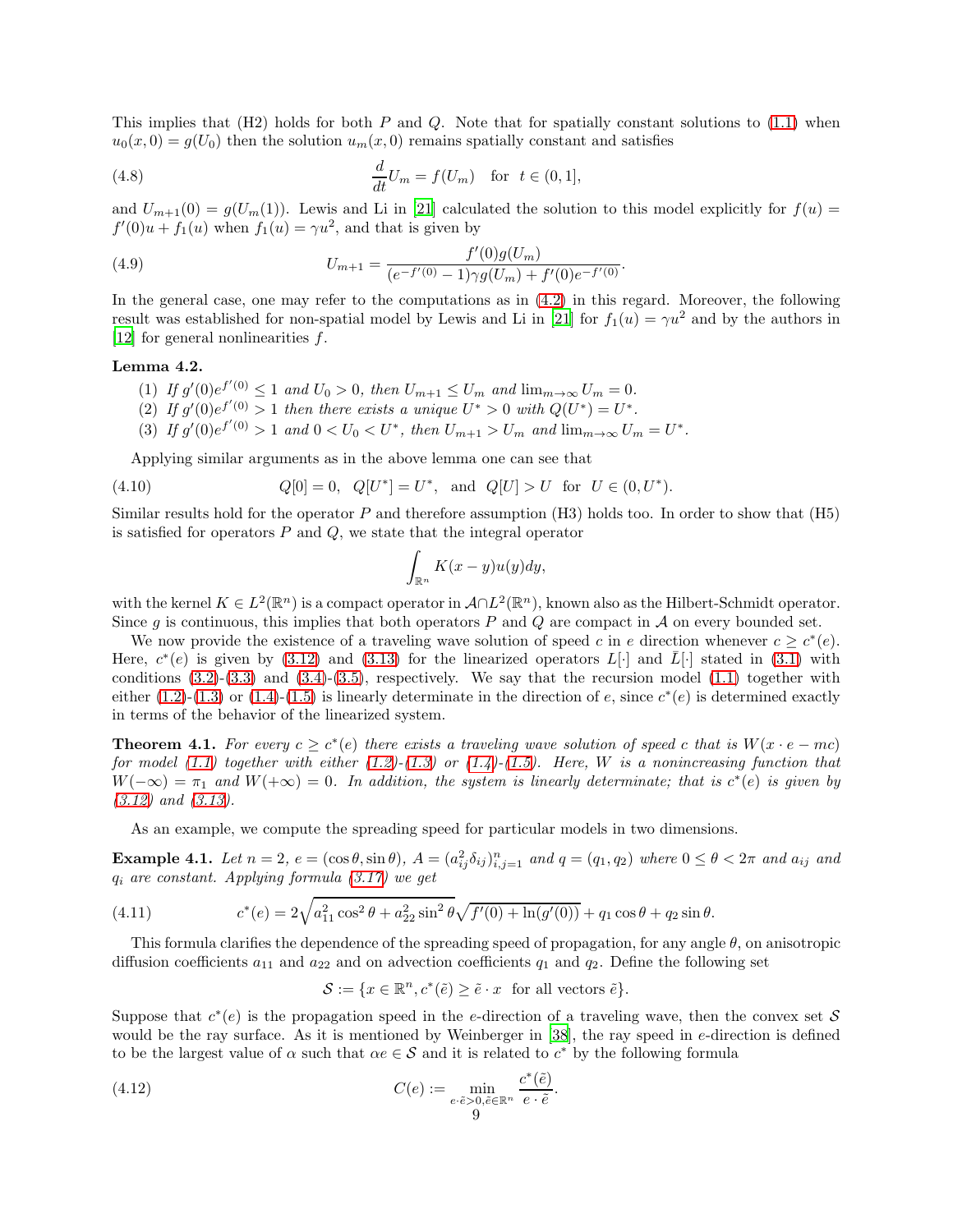In other words, the ray speed in direction  $e, C(e)$ , is the minimizer of the speed in the direction e among all the fronts, even those in directions  $\tilde{e} \neq e$ , providing  $\tilde{e} \cdot e > 0$ . Thus  $C(e)$  is the minimum possible rate of spread in the e-direction, given that an expansion front occurs in a direction whose projection onto e is positive. This ray speed will be less than or equal to the speed of an expansion front travelling in the e-direction  $c^*(e)$ . Note that the above formula is also known as Freidlin-Gärtner's formula [\[15](#page-16-12)]. Just as in the above example, we shall compute the ray speed in the direction  $e = (\cos \theta, \sin \theta)$  as it follows. Let  $q = 0$ in Example [4.1.](#page-8-0) Then, for a unit vector  $\tilde{e} = (\tilde{e}_1, \tilde{e}_2) \in \mathbb{R}^2$ , we have

(4.13) 
$$
c^*(\tilde{e}) = 2\sqrt{a_{11}^2 \tilde{e}_1^2 + a_{22}^2 \tilde{e}_2^2} \sqrt{f'(0) + \ln(g'(0))}.
$$

From this and [\(4.12\)](#page-8-1), we conclude

(4.14) 
$$
C(e) = 2\sqrt{f'(0) + \ln(g'(0))} \min_{\cos(\theta)\tilde{e}_1 + \sin(\theta)\tilde{e}_2 > 0} \frac{\sqrt{a_{11}^2 \tilde{e}_1^2 + a_{22}^2 \tilde{e}_2^2}}{\cos(\theta)\tilde{e}_1 + \sin(\theta)\tilde{e}_2}
$$

It is straightforward to notice that for all units vector  $\tilde{e} = (\tilde{e}_1, \tilde{e}_2) \in \mathbb{R}^2$  and for  $0 \le \theta \le \pi/2$ , the minimum is attained and it is given by

.

(4.15) 
$$
\min_{\cos(\theta)\tilde{e}_1+\sin(\theta)\tilde{e}_2>0} \frac{\sqrt{a_{11}^2\tilde{e}_1^2+a_{22}^2\tilde{e}_2^2}}{\cos(\theta)\tilde{e}_1+\sin(\theta)\tilde{e}_2} = \sqrt{\frac{a_{11}^2a_{22}^2}{a_{11}^2\sin^2\theta+a_{22}^2\cos^2\theta}}.
$$

Therefore,

(4.16) 
$$
C(e) = 2\sqrt{\frac{a_{11}^2 a_{22}^2}{a_{11}^2 \sin^2 \theta + a_{22}^2 \cos^2 \theta}} \sqrt{f'(0) + \ln(g'(0))}.
$$

Note that both  $c^*(e)$  and  $C(e)$  as functions of  $\theta$  for  $0 \le \theta \le \pi/2$  are either decreasing or increasing depending on  $a_{11} > a_{22}$  or  $a_{22} > a_{11}$ . In addition,  $c^*(e) \ge C(e)$  if and only if

$$
(a_{11}^2 - a_{22}^2)^2 \sin^2 \theta \cos^2 \theta \ge 0.
$$

Therefore,  $C(e) = c^*(e)$  if and only if  $e = (\pm 1, 0)$  or  $e = (0, \pm 1)$  or  $a_{11} = a_{22}$ . In the following figures we illustrate the relation between  $c^*(e)$  and  $C(e)$ .



FIGURE 2. Minimal speed and Ray speed in  $e = (\cos \theta, \sin \theta)$  direction in 2D when  $0 \le \theta \le$  $\frac{\pi}{2}$ . In (A) the left the case where  $a_{11} > a_{22}$  is shown. In (B) the quantitites  $c^*$  (red) and C (blue) are shown in polar coordinates.

## 5. Applications

<span id="page-9-0"></span>In this section, we provide applications of main theorems regarding analysis of spreading speed formula provided in Section [3](#page-4-0) and Section [4.](#page-7-0)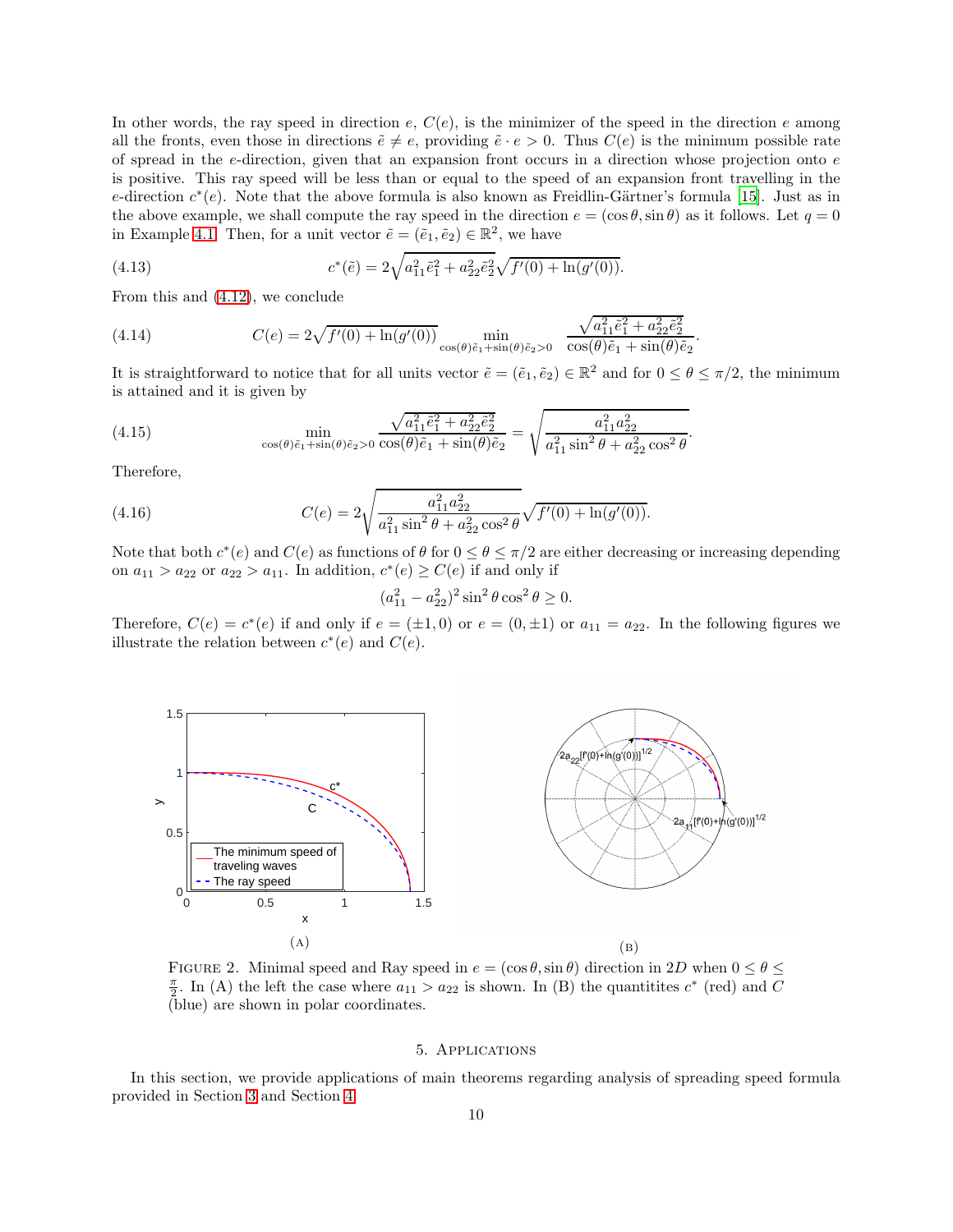5.1. Population subject to climate change. Climate change, especially global warming, has greatly changed the distribution and habitats of biological species. Uncovering the potential impact of climate change on biota is an important task for modelers [\[31](#page-17-17)]. We investigate the dependence of the critical domain size and the spreading speed on the climate shifting speed.

We consider a rectangular domain that is  $\Omega = [0, L_1] \times [0, L_2]$  moving in the positive x-axis direction at speed c. Outside this domain conditions are hostile to population growth, while inside the domain there is random media, mortality and periodic reproduction. Using the approach of [\[31](#page-17-17)] this problem is transformed to a related problem on a stationary domain. Consider the model

<span id="page-10-1"></span>(5.1) 
$$
\begin{cases} u_t^{(m)} = d\Delta u^{(m)} - q \cdot \nabla u^{(m)} - \gamma u^{(m)} & \text{for } (x, t) \in \Omega \times (0, 1], \\ u^{(m)}(x, t) = 0 & \text{for } (x, t) \in \partial\Omega \times (0, 1], \\ u^{(m)}(x, 0) = g(N_m(x)) & \text{for } x \in \Omega, \\ N_{m+1}(x) := u^{(m)}(x, 1) & \text{for } x \in \Omega, \end{cases}
$$

where g is the Beverton-Holt function that is  $g(N_m) = \frac{(1+\lambda)N_m}{1+\lambda N_m}$  and  $q = (c, 0)$ . Similar to previous examples the assumption [\(3.11\)](#page-5-1) implies that  $\ln(1 + \lambda) > \gamma$ . From the critical domain dimensions provided by the authors in [\[12](#page-16-0)] we conclude that

<span id="page-10-0"></span>(5.2) 
$$
\frac{1}{L_1^2} + \frac{1}{L_2^2} < \frac{1}{d\pi^2} \left[ \ln(1+\lambda) - \gamma - \frac{c^2}{4d} \right],
$$

when  $\ln(1+\lambda) > \gamma + \frac{c^2}{4d}$  we have  $\lim_{m\to\infty} N_m(x) = \bar{N}(x)$  for some positive equilibrium  $\bar{N}(x)$  which refers to persistence of population. In other words,  $(5.2)$  yields the parameter c must be bounded by

<span id="page-10-2"></span>(5.3) 
$$
c^2 < 4d[\ln(1+\lambda) - \gamma] - (2d\pi)^2 \left[ \frac{L_1^2 + L_2^2}{L_1^2 L_2^2} \right].
$$

Let us mention that Theorem [3.1](#page-5-5) implies that the speed of propagation for the model [\(5.1\)](#page-10-1) on an infinite domain  $\Omega = \mathbb{R}$  in the x−axis direction,  $e = 1$ , and in the opposite of x−axis direction,  $e = -1$ , is given by

<span id="page-10-3"></span>(5.4) 
$$
c^* = 2\sqrt{d[\ln(1+\lambda)-\gamma]} \pm c.
$$

Note that when c satisfies  $(5.3)$  then the speed of propagation in  $(5.4)$  is positive. This implies that persistence and ability to propagate should be closely connected. This is the case from a biological perspective as well. For example, if a population cannot propagate upstream but is washed downstream, it will not persist. We refer interested readers to Speirs and Gurney [\[35\]](#page-17-2) and Pachepsky et al. [\[29\]](#page-17-3) for similar arguments regarding Fisher's equation with advection. Note also that the speed of propagation vanishes in [\(5.4\)](#page-10-3) exactly at the values that make the right-hand side of [\(5.2\)](#page-10-0) zero. One can compare this relation to the one given in [\(1.9\)](#page-1-1) and [\(1.10\)](#page-1-2) for the classical Fisher's equation.

5.2. Population of a stream insect species (e.g. stoneflies, mayflies). We now apply the nonlocal model to formulate a mixed continuous-discrete model for a single population of a stream insect species (e.g. stoneflies, mayflies) with two distinct, non-overlapping developmental stages. Such models are studied by Vasilyeva, Lutscher and Lewis in [\[36](#page-17-4)] and by Speirs and Gurney in [\[35](#page-17-2)]. Let  $u^{(m)}(x,t)$  be the density of the larval population at time t and location x during season  $m$ . Larvae are transported by diffusion rate d and by drift speed q, and experience possibly density-dependent death according to some positive function  $f$ . Then, consider the model

(5.5) 
$$
\begin{cases} u_t^{(m)} = d\Delta u^{(m)} - q \cdot \nabla u^{(m)} - ru^{(m)} & \text{for } (x, t) \in \mathbb{R} \times (0, 1], \\ u^{(m)}(x, 0) = u_m(x) & \text{for } x \in \mathbb{R}, \\ u_{m+1}(x) = g \left( \int_{\mathbb{R}^n} K(x - y) u^{(m)}(y, 1) dy \right) & \text{for } x \in \mathbb{R}, \end{cases}
$$

where r is the natural mortality rate, d is the diffusion rate, g is the Beverton-Holt function  $g(\tau) = \frac{(1+\lambda)\tau}{1+\lambda\tau}$ for  $\lambda > 0$  and q is the speed rate of drift. In this model, the adult dispersal stage is modeled by a Gaussian normal distribution with mean up-river dispersal distance  $\mu$  and covariance  $\sigma^2$ , denoted by [\(3.20\)](#page-6-0) in one dimension, that is

(5.6) 
$$
K(x) := \frac{1}{\sqrt{4\sigma^2 \pi}} e^{-\frac{1}{4\sigma^2}|x-\mu|^2}.
$$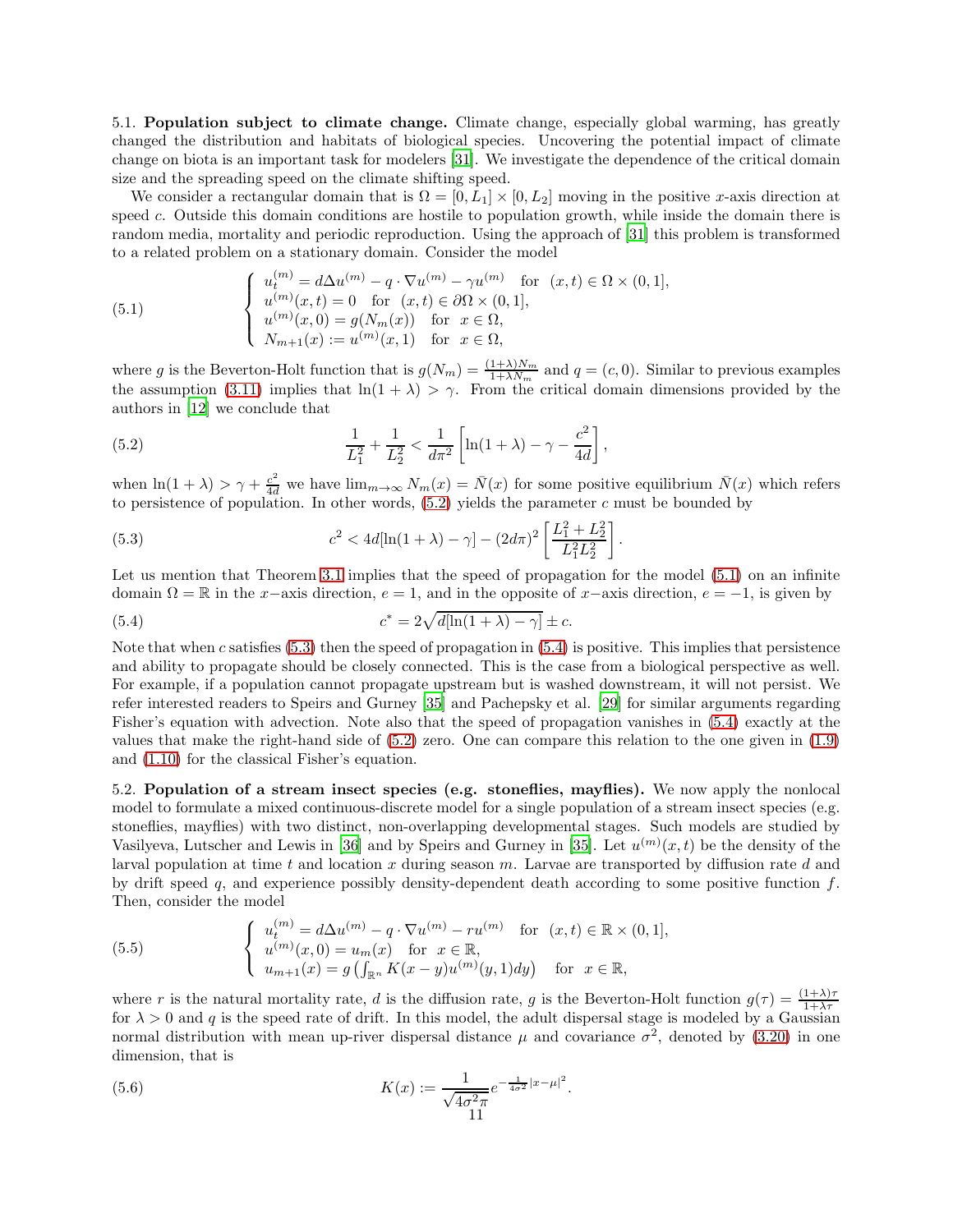Note that the condition [\(3.11\)](#page-5-1) is equivalent to

 $(5.8)$ 

(5.7) 
$$
(1 + \lambda)e^{-r} > 1.
$$

Theorem [3.2](#page-7-1) implies that

<span id="page-11-0"></span>
$$
c^* := 2\sqrt{d + \sigma^2} \sqrt{\ln(1 + \lambda) - r} \pm (q - \mu).
$$

Note that  $c^* > 0$  is equivalent to

(5.9) 
$$
\lambda + 1 > e^{r + \frac{(q - \mu)^2}{4(d + \sigma^2)}}.
$$

Therefore, the population spreads in both directions exactly when the above condition is satisfied. This is, in general, stronger than the non-extinction condition [\(5.7\)](#page-11-0) hat is  $(1 + \lambda)e^{-r} > 1$ . When a population can persist on a bounded domain, it can spread upstream and downstream on the infinite domain.

5.3. Grass growing logistically in the savannah with asymmetric seed dispersal and impacted by periodic fires. The high grass productivity on savannahs can lead to more frequent savannah fires. We apply the impulsive model  $(1.1)-(1.2)$  $(1.1)-(1.2)$  with Fisher-KPP nonlinearity to study grass growing logistically in the savannah, impacted by periodic fires. For an isotropic impulsive model in one dimension, see [\[39\]](#page-17-18). Seed dispersal is the movement or transport of seeds away from the parent plant and it is often directionally biased, because of the inherent directionality of wind and many other dispersal vectors. Therefore, we consider an anisotropic model to characterize seed dispersal with advection in two dimensions. Let  $n = 2$ ,  $e = (\cos \theta, \sin \theta), A = (a_{ij}^2 \delta_{ij})_{i,j=1}^n$  when  $a_{11} \neq a_{22}$  and  $q = (q_1, q_2)$  where  $0 \leq \theta < 2\pi$  and  $a_{ij}$  and  $q_i$  are constant. For  $(x, y, t) \in \mathbb{R} \times \mathbb{R} \times (0, 1]$ , consider

(5.10) 
$$
\begin{cases} u_t^{(m)} = a_{11}u_{xx}^{(m)} + a_{22}u_{yy}^{(m)} - \langle q_1, q_2 \rangle \cdot \langle u_x^{(m)}, u_y^{(m)} \rangle + r(1 - u^{(m)})u^{(m)}, \\ u^{(m)}(x, y, 0) = g(N_m(x, y)) \text{ for } x, y \in \mathbb{R} \times \mathbb{R}, \\ N_{m+1}(x, y) = u^{(m)}(x, y, 1) \text{ for } x, y \in \mathbb{R} \times \mathbb{R}, \end{cases}
$$

<span id="page-11-1"></span>where  $g(N_m) = (1-s)N_m$  and  $0 < s < 1$ . The assumption [\(4.5\)](#page-7-4) is equivalent to  $(5.11)$  e  $r(1-s) > 1.$ 

Assuming that  $(5.11)$  holds, straightforward calculations show that the positive equilibrium  $N^*$  that solves [\(4.6\)](#page-7-5) is of the form

(5.12) 
$$
N^* := \frac{(1-s)e^r - 1}{(1-s)(e^r - 1)}.
$$

From [\(3.17\)](#page-5-4), we obtain an explicit formula of spreading speed of propagation in direction  $e = (\cos \theta, \sin \theta)$ of the form of

(5.13) 
$$
c^*(e) = 2\sqrt{a_{11}^2 \cos^2 \theta + a_{22}^2 \sin^2 \theta} \sqrt{\ln(1-s) + r} + q_1 \cos \theta + q_2 \sin \theta.
$$

We now compute the ray speed in the direction  $e = (\cos \theta, \sin \theta)$  when  $q = 0$ . Then

(5.14) 
$$
C(e) = 2\sqrt{\frac{a_{11}^2 a_{22}^2}{a_{11}^2 \sin^2 \theta + a_{22}^2 \cos^2 \theta}} \sqrt{\ln(1-s) + r}.
$$

Straightforward computations show that  $c^*(e) \geq C(e)$  if and only if  $(a_{11}^2 - a_{22}^2)^2 \sin^2 \theta \cos^2 \theta \geq 0$ . Because of anisotropic diffusion, the above inequality implies the wave speed is strictly larger than the ray speed in any direction that is not parallel to x-axis, that is  $e = (\pm 1, 0)$ , or y-axis, that is  $e = (0, \pm 1)$ .

## 6. Discussion

We analyzed population spread and traveling waves for impulsive reaction-advection-diffusion equation models for species with distinct reproductive and dispersal stages on spatial domains  $\Omega \subset \mathbb{R}^n$  when  $n \geq 1$ . The case of one dimensional model was studied by Lewis and Li in [\[21](#page-17-0)] and Vasilyeva et al. in [\[36\]](#page-17-4) and the critical domain size for higher dimensions by the authors in [\[12\]](#page-16-0). Unlike the analysis of standard partial differential equation models, the study of impulsive reaction-advection-diffusion models requires a simultaneous analysis of the differential equation and the recurrence relation. This fundamental fact rules out certain standard mathematical analysis theories for analyzing solutions of these type models, but it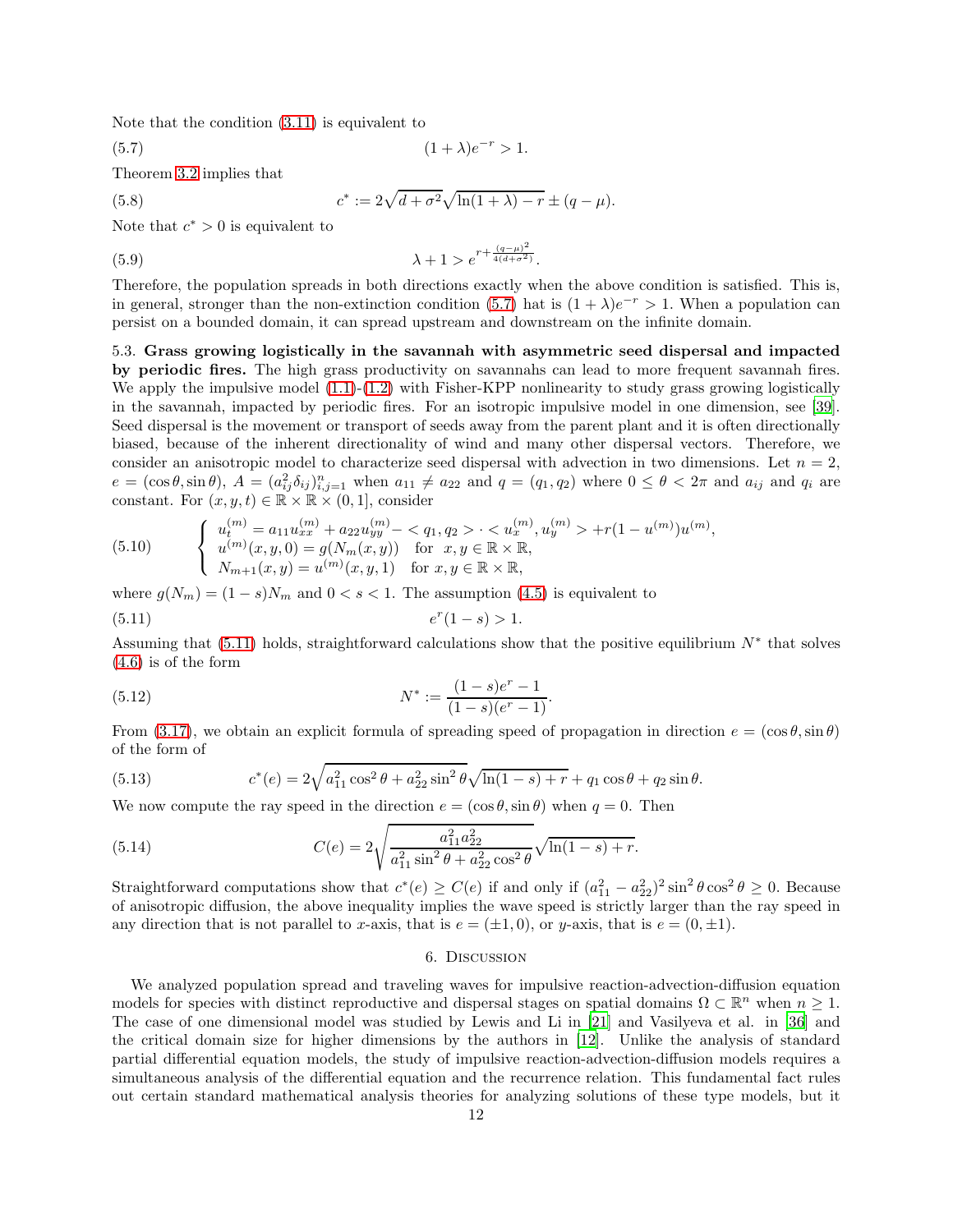opens up various new ways to apply the model. The models can be variously considered as a description for a continuously growing and a dispersing population with pulse harvesting, a dispersing population with periodic reproduction, or a population with individuals immobile during the winter.

On the entire space  $\mathbb{R}^n$ , we provided an explicit formula for the spreading speed of propagation in any direction  $e \in \mathbb{R}^n$  in terms of the same set of model parameters used for computing critical domain sizes and extreme volume sizes. Our applications section demonstrates that the possible modeling questions that can be addressed are broadranging, and in many cases need to be addressed in higher dimensions than dimension one. Our paper has developed the tools to make this possible. Study of the minimal speed of propagation and the asymptotic spreading speed has attracted the attention of many mathematicians and scientists for the past few decades, see [\[1,](#page-16-2) [2,](#page-16-3) [13](#page-16-6), [15,](#page-16-12) [37](#page-17-14), [38\]](#page-17-15). Many authors have driven formulae for the spreading speed of propagation for parabolic equations with a non constant diffusion matrix and a non constant advection vector field on cylinders, periodic domains and general domains, see Gärtner-Freidlin [\[15\]](#page-16-12), Mallordy-Roquejoffre [\[24\]](#page-17-19), Heinze-Papanicolaou-Stevens [\[17\]](#page-16-11), Berestycki-Hamel-Nadirashvili [\[4,](#page-16-8) [5\]](#page-16-9) and references therein. In these articles, authors used variational principles, more precisely min-max theories, to express the spreading speed formulae. One can apply the ideas and mathematical techniques used in these references to develop a theory of propagation for the impulsive reaction-diffusion equation models with a nonconstant diffusion matrix and a nonconstant advection vector with hostile and flux boundary conditions.

#### 7. Proofs

<span id="page-12-0"></span>In this section, we provide proofs for the main results of Section [3](#page-4-0) and Section [4.](#page-7-0) We shall start with the following technical lemma that is used frequently in the proofs. We omit the proof of this lemma since it is straightforward.

<span id="page-12-4"></span>**Lemma 7.1.** Let  $A = (a_{i,j})_{i,j=1}^n$  be a symmetric positive definite matrix with constant components. Then, the following formulas hold:

(7.1) 
$$
\int_{\mathbb{R}^n} e^{iz \cdot \eta - \langle A\eta, \eta \rangle} d\eta = \frac{\pi^{\frac{n}{2}}}{\sqrt{\det A}} e^{-\frac{1}{4} \langle A^{-1}z, z \rangle},
$$

and

(7.2) 
$$
\int_{\mathbb{R}^n} e^{z \cdot \eta - \langle A^{-1} \eta, \eta \rangle} d\eta = \pi^{\frac{n}{2}} \sqrt{\det A} e^{\frac{1}{4} \langle Az, z \rangle},
$$

for any  $z \in \mathbb{R}^n$  where  $\langle A\eta, \eta \rangle$  stands for  $\eta^T A \eta$  for any  $\eta \in \mathbb{R}^n$ .

**Proof of Lemma [3.1](#page-4-2).** Note that  $\text{div}(A\nabla u) = \sum_{i,j=1}^n a_{ij}u_{x_ix_j}$ . Let the notation F stand for the Fourier transform that is

<span id="page-12-3"></span><span id="page-12-1"></span>
$$
\mathcal{F}(u)(\zeta,t) = (2\pi)^{-\frac{n}{2}} \int_{\mathbb{R}^n} e^{-ix\cdot\zeta} u(x,t) dx.
$$

From properties of Fourier transform we have

$$
\mathcal{F}(u_{x_ix_j})(\zeta,t) = -\zeta_i\zeta_j\mathcal{F}(u)(\zeta,t) \quad \text{and} \quad \mathcal{F}(q \cdot \nabla u)(\zeta,t) = iq \cdot \zeta\mathcal{F}(u)(\zeta,t).
$$

Applying the Fourier transform to [\(3.1\)](#page-4-1) we get

$$
\partial_t \mathcal{F}(u)(\zeta, t) + iq \cdot \zeta \mathcal{F}(u)(\zeta, t) = -\sum_{i,j} a_{ij} \zeta_i \zeta_j \mathcal{F}(u)(\zeta, t) + f'(0) \mathcal{F}(u)(\zeta, t).
$$

This is a first order linear differential equation and the solution is

$$
\mathcal{F}(u)(\zeta,t)=\mathcal{F}(u)(\zeta,0)e^{tf'(0)-t\left(iq\cdot\zeta+\sum_{i,j}a_{ij}\zeta_i\zeta_j\right)}.
$$

For some  $k(x, t)$ , define

$$
\mathcal{F}(k)(\zeta,t) := (2\pi)^{-\frac{n}{2}} e^{tf'(0)-t\left(iq\cdot\zeta+\sum_{i,j} a_{ij}\zeta_i\zeta_j\right)}.
$$

Therefore,

<span id="page-12-2"></span>
$$
\mathcal{F}(u)(\zeta,t) = (2\pi)^{\frac{n}{2}} \mathcal{F}(u)(\zeta,0) \mathcal{F}(k)(\zeta,t).
$$

From the properties of the Fourier transform we have

(7.3) 
$$
u(x,t) = \int_{\mathbb{R}^n} k(x - y, t) u(y, 0) dy,
$$
13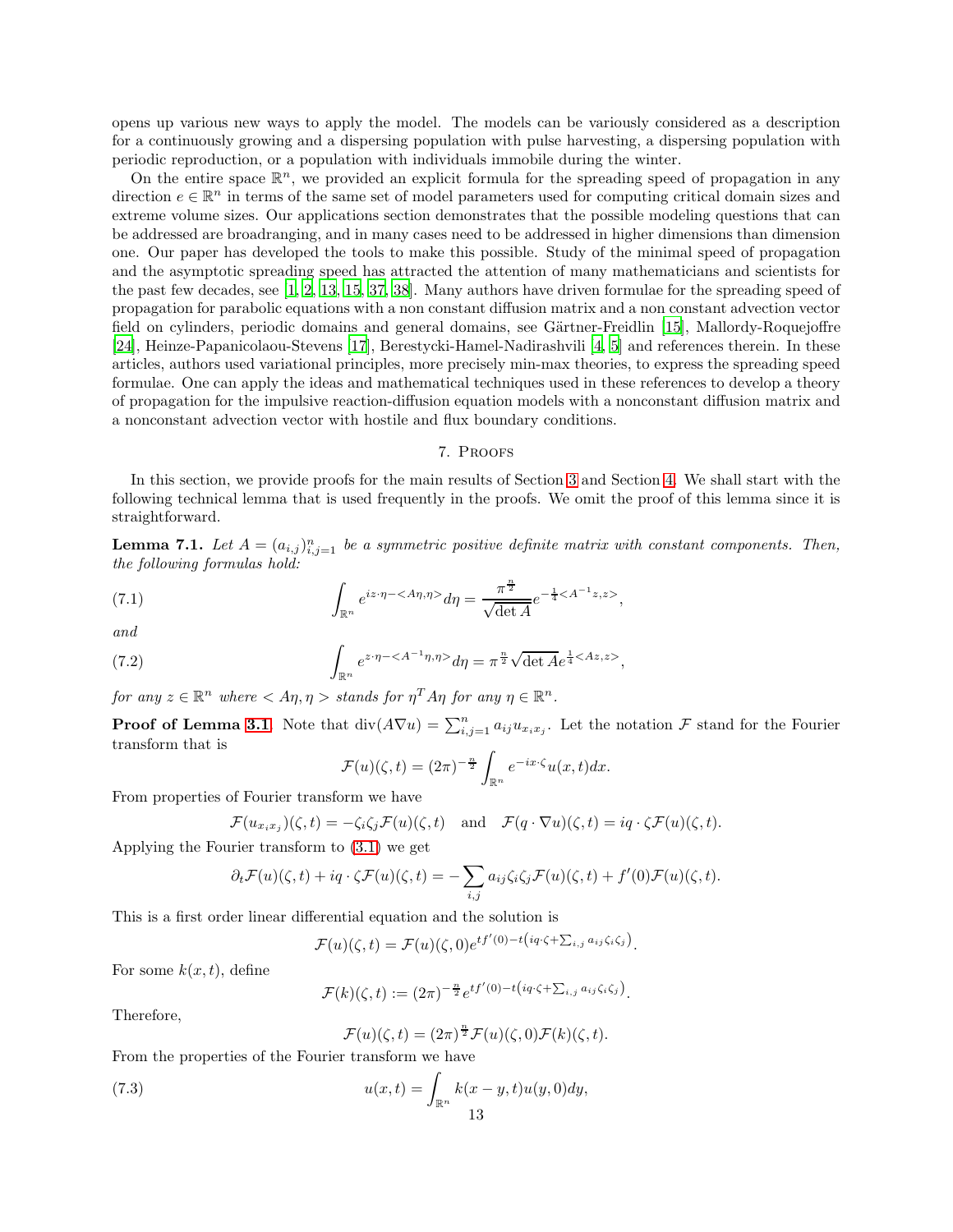where

$$
k(x,t) = e^{tf'(0)}(2\pi)^{-n} \int_{\mathbb{R}^n} e^{ix\cdot\zeta} e^{-t(iq\cdot\zeta + \sum_{i,j} a_{ij}\zeta_i\zeta_j)} d\zeta,
$$
  

$$
= e^{tf'(0)}(2\pi)^{-n} \int_{\mathbb{R}^n} e^{i(x-tq)\cdot\zeta} e^{-t\sum_{i,j} a_{ij}\zeta_i\zeta_j} d\zeta.
$$

Now set  $\eta = \zeta \sqrt{t}$ . Then

$$
k(x,t) = e^{tf'(0)} (2\pi)^{-n} t^{-\frac{n}{2}} \int_{\mathbb{R}^n} e^{i\left(\frac{x-tq}{\sqrt{t}}\right) \cdot \eta - \langle A\eta, \eta \rangle} d\eta.
$$

Applying [\(7.1\)](#page-12-1) with  $z = \frac{x-tq}{\sqrt{t}}$  for any  $x \in \mathbb{R}^n$  and  $t \in \mathbb{R}^+$  we get the following explicit formula for k

$$
k(x,t) = e^{tf'(0)} (2\pi)^{-n} t^{-\frac{n}{2}} \frac{\pi^{\frac{n}{2}}}{\sqrt{\det A}} e^{-\frac{1}{4} < A^{-1} \left( \frac{x - tq}{\sqrt{t}} \right), \left( \frac{x - tq}{\sqrt{t}} \right) >}.
$$

We now substitute the above formula for  $k$  in  $(7.3)$  to obtain

$$
u(x,t) = e^{tf'(0)}(2\pi)^{-n}t^{-\frac{n}{2}}\frac{\pi^{\frac{n}{2}}}{\sqrt{\det A}}\int_{\mathbb{R}^n}e^{-\frac{1}{4}u(y,0)dy}.
$$

We apply the above integral operator to establish the formulas for both L and  $\bar{L}$  in [\(3.6\)](#page-4-4). Let  $u^{(m)}(x,t)$  be a solution of the linear equation [\(3.1\)](#page-4-1) with initial value [\(3.2\)](#page-4-6) that is  $u^{(m)}(x,0) = g'(0)M_m(x)$ . Then,

$$
u^{(m)}(x,t) = g'(0)e^{tf'(0)}(2\pi)^{-n}t^{-\frac{n}{2}}\frac{\pi^{\frac{n}{2}}}{\sqrt{\det A}}\int_{\mathbb{R}^n}e^{-\frac{1}{4}M_m(y)dy}.
$$

From [\(3.3\)](#page-4-6) that is  $M_{m+1}(x) = u^{(m)}(x, 1)$  by setting  $t = 1$  in the above we conclude

$$
M_{m+1}(x) = g'(0)e^{f'(0)}(2\pi)^{-n} \frac{\pi^{\frac{n}{2}}}{\sqrt{\det A}} \int_{\mathbb{R}^n} e^{-\frac{1}{4} \langle A^{-1}(x-y-q), (x-y-q) \rangle} M_m(y) dy
$$
  
=  $L[M_m(x)].$ 

Note that the operator  $L$  is defined on the set of all continuous functions as

$$
L(v)(x) := g'(0)e^{f'(0)}(2\pi)^{-n} \frac{\pi^{\frac{n}{2}}}{\sqrt{\det A}} \int_{\mathbb{R}^n} e^{-\frac{1}{4} < A^{-1}(y-q),(y-q) >} v(x-y) dy
$$
  
= 
$$
\int_{\mathbb{R}^n} v(x-y)m(y,dy),
$$

where the measure  $m$  is defined as

$$
m(y, dy) := g'(0)e^{f'(0)}(2\pi)^{-n} \frac{\pi^{\frac{n}{2}}}{\sqrt{\det A}} e^{-\frac{1}{4} < A^{-1}(y-q), (y-q)>}.
$$

Now, let  $u^{(m)}(x,t)$  be a solution of the linear equation [\(3.1\)](#page-4-1) with initial value [\(3.4\)](#page-4-7) that is  $u^{(m)}(x,0) = \bar{M}_m(x)$ . Then,

$$
u^{(m)}(x,t) = e^{tf'(0)}(2\pi)^{-n}t^{-\frac{n}{2}}\frac{\pi^{\frac{n}{2}}}{\sqrt{\det A}}\int_{\mathbb{R}^n}e^{-\frac{1}{4}\bar{M}_m(y)dy}.
$$

From [\(3.3\)](#page-4-6) that is

$$
\bar{M}_{m+1}(x) = g'(0) \int_{\mathbb{R}^n} K(x - z) u^{(m)}(z, 1) dz,
$$

by setting  $t = 1$  in the above we conclude

$$
\bar{M}_{m+1}(x) = g'(0)e^{f'(0)}(2\pi)^{-n} \frac{\pi^{\frac{n}{2}}}{\sqrt{\det A}} \int_{\mathbb{R}^n} \int_{\mathbb{R}^n} K(x-z)e^{-\frac{1}{4} < A^{-1}(z-y-q), (z-y-q) >} M_m(y)dydz
$$
  
=  $\bar{L}[\bar{M}_m(x)].$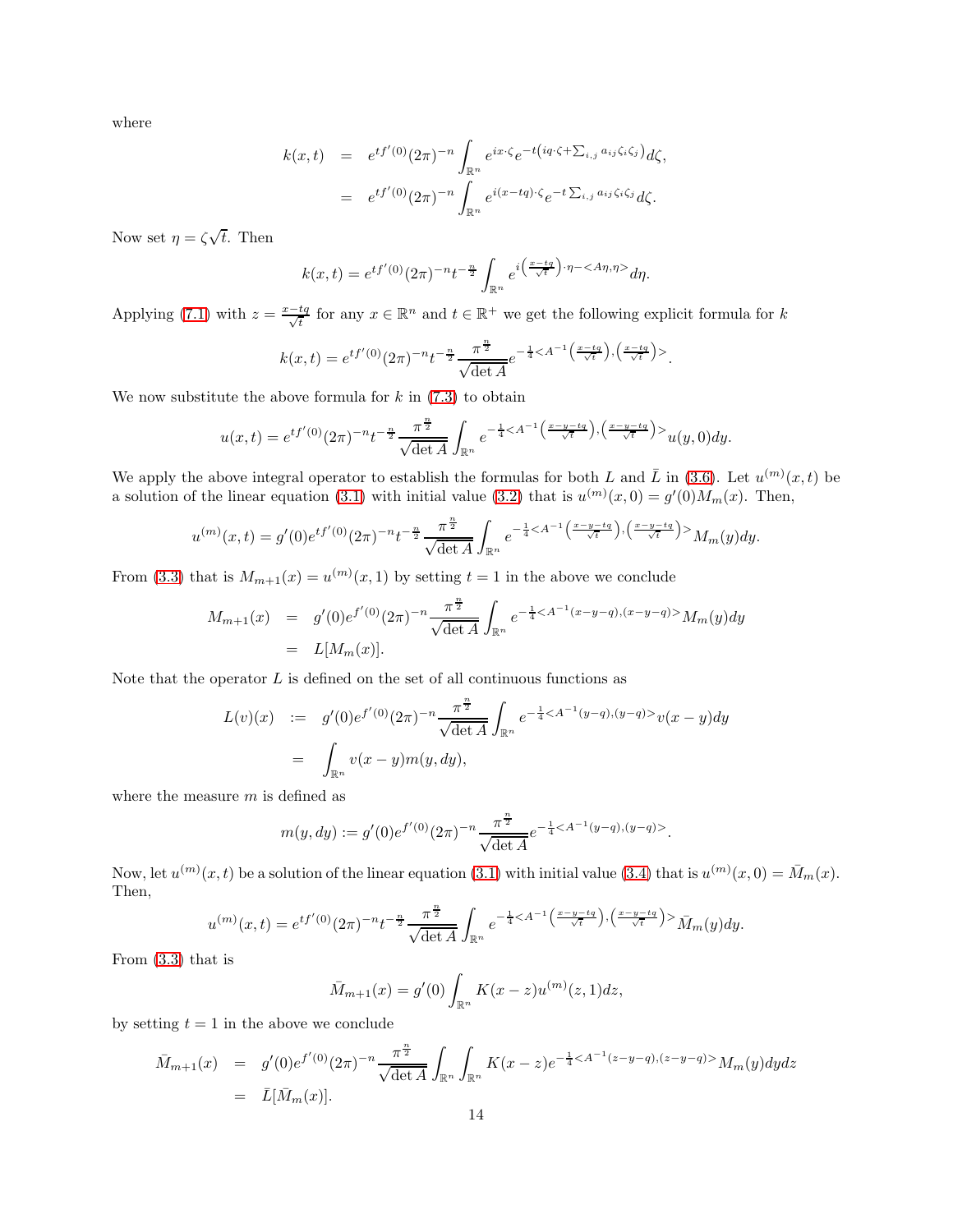Note that the operator  $\overline{L}$  is defined on the set of all continuous functions as

$$
\bar{L}(v)(x) := g'(0)e^{f'(0)}(2\pi)^{-n} \frac{\pi^{\frac{n}{2}}}{\sqrt{\det A}} \int_{\mathbb{R}^n} \int_{\mathbb{R}^n} K(z-y)e^{-\frac{1}{4} < A^{-1}(z-q),(z-q)>}v(x-y)dz dy
$$
\n
$$
= \int_{\mathbb{R}^n} v(x-y)l(y,dy),
$$

where the measure  $l$  is defined as

$$
l(y, dy) := g'(0)e^{f'(0)}(2\pi)^{-n} \frac{\pi^{\frac{n}{2}}}{\sqrt{\det A}} \int_{\mathbb{R}^n} K(z - y)e^{-\frac{1}{4} < A^{-1}(z - q),(z - q)>} dz.
$$

This completes the proof.

Proof of Lemma [3.4](#page-5-0). We now compute the integral in the right-hand side of [\(3.7\)](#page-4-3)

$$
\int_{\mathbb{R}^n} e^{sx \cdot e} m(x, dx) = g'(0) e^{f'(0)} (2\pi)^{-n} \frac{\pi^{\frac{n}{2}}}{\sqrt{\det A}} \int_{\mathbb{R}^n} e^{sx \cdot e - \frac{1}{4} < A^{-1}(x-q), (x-q) >} dx
$$
  
\n
$$
= g'(0) e^{f'(0)} (2\pi)^{-n} (2)^n \frac{\pi^{\frac{n}{2}}}{\sqrt{\det A}} \int_{\mathbb{R}^n} e^{se \cdot (2\eta + q) - \langle A^{-1} \eta, \eta \rangle} d\eta
$$
  
\n
$$
= g'(0) e^{f'(0)} (\pi)^{-n} e^{\mu e \cdot q} \frac{\pi^{\frac{n}{2}}}{\sqrt{\det A}} \int_{\mathbb{R}^n} e^{\eta \cdot (2se) - \langle A^{-1} \eta, \eta \rangle} d\eta.
$$

Applying formula [\(7.2\)](#page-12-3) for  $z = 2\mu e$  we obtain

$$
\int_{\mathbb{R}^n} e^{sx \cdot e} m(x, dx) = g'(0) e^{f'(0)}(\pi)^{-n} e^{se \cdot a} \frac{\pi^{\frac{n}{2}}}{\sqrt{\det A}} \pi^{\frac{n}{2}} \sqrt{\det A} e^{\frac{1}{4} < A(2se), (2se)} \n= g'(0) e^{f'(0)} e^{se \cdot q + s^2 < Ae, e>}.
$$

We now compute the integral in the right-hand side of [\(3.8\)](#page-4-3)

$$
\int_{\mathbb{R}^n} e^{sx \cdot e} l(x, dx) = g'(0) e^{f'(0)} (2\pi)^{-n} \frac{\pi^{\frac{n}{2}}}{\sqrt{\det A}} \int_{\mathbb{R}^n} \left[ \int_{\mathbb{R}^n} e^{sx \cdot e} K(y - x) dx \right] e^{-\frac{1}{4} \langle A^{-1}(y - q), (y - q) \rangle} dy
$$
\n
$$
= g'(0) e^{f'(0)} (2\pi)^{-n} \frac{\pi^{\frac{n}{2}}}{\sqrt{\det A}} k(s) \int_{\mathbb{R}^n} e^{sy \cdot e - \frac{1}{4} \langle A^{-1}(y - q), (y - q) \rangle} dy,
$$

where  $k(s) := \int_{\mathbb{R}^n} e^{sz \cdot e} K(-z) dz$ . Applying the same arguments at in the above for the measure m completes the proof.

**Proof of Theorem [3.2](#page-7-1).** Let  $K(x)$  be the Gaussian distribution with mean  $\mu$  and covariance matrix B denoted by

$$
K_G(x) := \frac{1}{(4\pi)^{n/2}\sqrt{\det B}} e^{-\frac{1}{4} < B^{-1}(x-\mu), (x-\mu) > }.
$$

Here,  $\mu$  is a real vector and B stands for some positive definite matrix. In order to establish the formula of the traveling wave speed  $c^*(e)$  for the linear operator  $\overline{L}$ , we minimize the following function for  $s > 0$ , as it is given in Lemma [3.3](#page-5-3) that is

$$
c^*(e) = \inf_{s>0} \left\{ \frac{1}{s} \ln \int_{\mathbb{R}^n} e^{sx \cdot e} l(x, dx) \right\},\,
$$

where the measure  $l$  is given by Lemma [3.1,](#page-4-2)

$$
l(y, dy) = g'(0)e^{f'(0)}(2\pi)^{-n} \frac{\pi^{\frac{n}{2}}}{\sqrt{\det A}} \int_{\mathbb{R}^n} K(x - y)e^{-\frac{1}{4} < A^{-1}(x - q),(x - q)>} dx.
$$

Define  $W_G(s) := \frac{1}{s} \ln \int_{\mathbb{R}^n} e^{sx \cdot e} l(x, dx)$  for  $s > 0$ . Note that from Lemma [3.4,](#page-5-0) we conclude that

$$
W_G(s) = \frac{\ln k(s)}{s} + \frac{\ln[g'(0)e^{f'(0)}]}{s} + e \cdot q + s < Ae, e >,
$$

 $\Box$ 

 $\Box$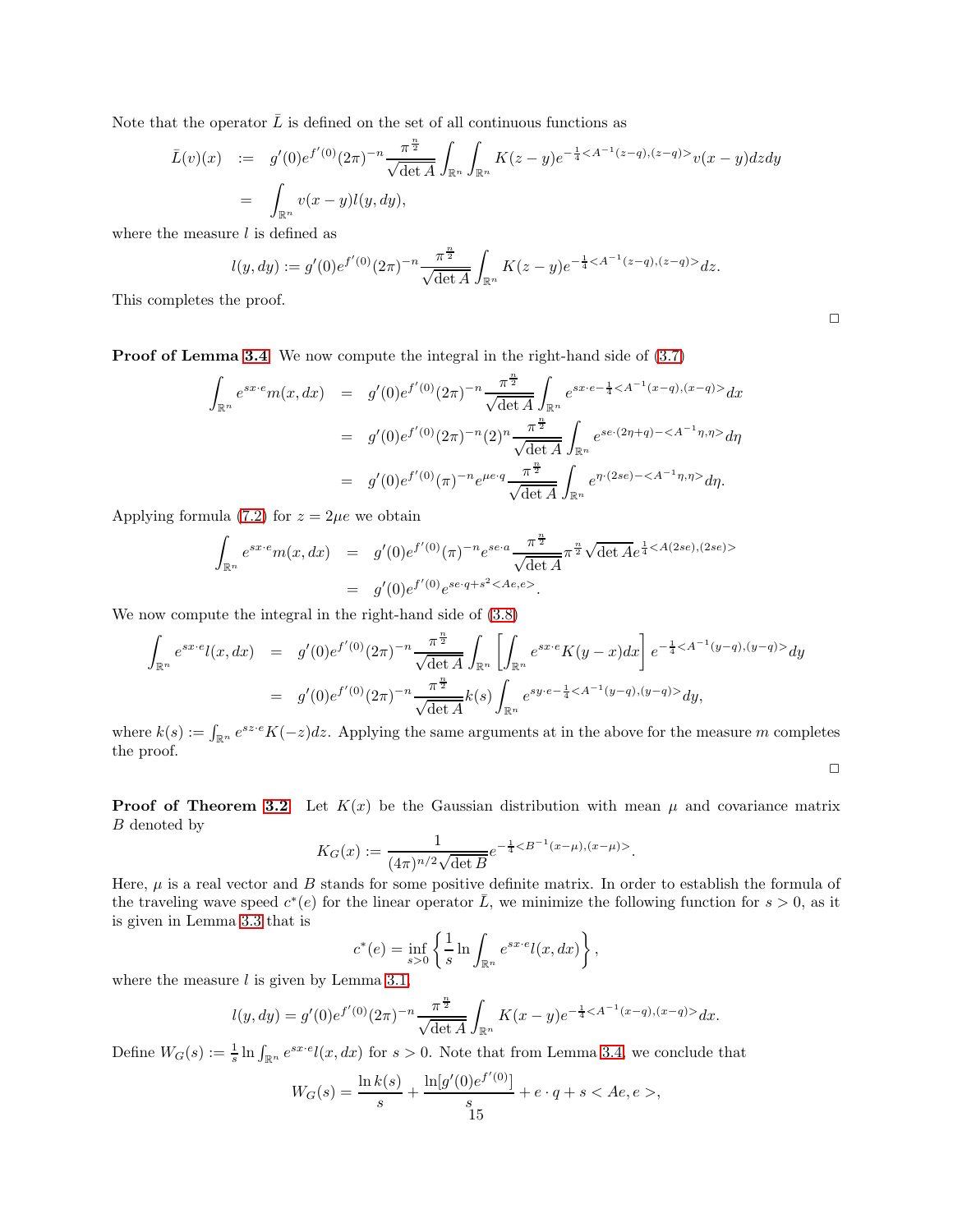where  $k(s) = \int_{\mathbb{R}^n} K_G(x) e^{-sx \cdot e} dx$ . We now compute the latter integral to evaluate  $k(s)$ , that is

$$
k(s) = \frac{1}{(4\pi)^{n/2}\sqrt{\det B}} \int_{\mathbb{R}^n} e^{-sx \cdot e} e^{-\frac{1}{4} \langle B^{-1}(x-\mu), (x-\mu) \rangle} dx.
$$

We now set a change of variable  $\eta = \frac{x-\mu}{2}$ . Therefore, Lemma [7.1](#page-12-4) implies

$$
k(s) = \frac{1}{\pi^{n/2} \sqrt{\det B}} e^{-s\mu \cdot e} \int_{\mathbb{R}^n} e^{(-2se)\cdot \eta - \langle B^{-1}\eta, \eta \rangle} d\eta
$$
  
=  $e^{-s\mu \cdot e} e^{\frac{1}{4} \langle B(-2se), (-2se) \rangle}$   
=  $e^{-s\mu \cdot e + \langle Be, e \rangle s^2}$ .

We now rewrite  $W_G(s)$  as

$$
W_G(s) = \frac{\ln[g'(0)e^{f'(0)}]}{s} + e \cdot (q - \mu) + s < (A + B)e, e > .
$$

Therefore,

 $c_{K_G}^*(e) = \inf_{s>0} W_G(s).$ 

It is straightforward to compute the minimizer of the function  $W_G$  as

$$
s^* := \sqrt{\frac{\ln[g'(0)] + f'(0)}{h(A+B)e, e}},
$$

Therefore,  $c_{K_G}^*(e) = W_G(s^*)$  and this completes the proof.

**Proof of Theorem [4.1](#page-8-2).** The operators P and Q and the measures m and l satisfy all of the assumptions of Theorem 6.6 provided by Weinberger in [\[37\]](#page-17-14) in regards to the existence of traveling wave. More precisely, as it was discussed in Section [4,](#page-7-0) the operators  $P$  and  $Q$  satisfy the assumptions (H1)-(H5). From the assumption (G0) on the function g, we have  $\frac{g(s)}{s}$  is a nonincreasing function of s in  $\mathbb{R}^+$  that is

$$
\frac{g(\alpha)}{\alpha} \ge \frac{g(s)}{s} \quad \text{ for } \quad s \ge \alpha.
$$

Now set  $\alpha = \rho s \leq s$  for  $0 \leq \rho \leq 1$  and apply the above inequality to get

$$
g(\rho s) \ge \rho g(s).
$$

This implies that for all  $0 \leq \rho \leq 1$  we have

$$
Q[\rho u] \ge \rho Q[u],
$$

where u is a solution of  $(1.1)$  and Q is given by  $(1.16)$ . In the light of arguments in Section [2,](#page-2-0) we choose a function  $\phi$  that satisfies the corresponding properties. For each positive integer k we define the sequence

$$
a_{m+1}(c,e;k,s) := \max\{k^{-1}\phi(s), Q[a_m(c,e,k;x \cdot e + s + c)](0)\},\,
$$

when  $a_0(c, e, k; s) = k^{-1}\phi(s)$ . The sequence  $a_n$  is nonincreasing in c, k, and s and nondecreasing in n. As  $n \to \infty$ , it converges to a limit function a which is nonincreasing in c, k and s. The function  $a(c, e, k; x \cdot k)$  $e + t$ ) is continuous in terms of x and  $\lim_{s\to -\infty} a(c, e, k; s) = \pi_1$  and  $\lim_{s\to \infty} a(c, e, k; s) = 0$  for  $c \ge c^*(e)$ . Furthermore,

(7.4) 
$$
a(c, e; k, s) := \max\{k^{-1}\phi(s), Q[a(c, e, k; x \cdot e + s + c)](0)\}.
$$

Set  $x_0 \in \mathbb{R}^n$  such that  $x_0 \cdot e > 0$ . For every integer j and any  $c \geq c^*(e)$  define the sequence

<span id="page-15-0"></span>
$$
T_k(l) = \frac{1}{2} [a(c, e, k; lx_0 \cdot e) + a(c, e, k; (l+1)x_0 \cdot e)].
$$

Then,  $T_k(l)$  is nonincreasing in l,  $T_k(-\infty) = \pi_1$  and  $T_k(\infty) = 0$ . Since a decreases from  $\pi_1$  to 0 as s goes from  $-\infty$  to  $\infty$ ,

$$
T_k(l) - T_k(l-1) = \frac{1}{2} [a(c, e, k; (l+1)x_0 \cdot e) - a(c, e, k; (l-1)x_0 \cdot e)] \le \frac{\pi_1}{2}.
$$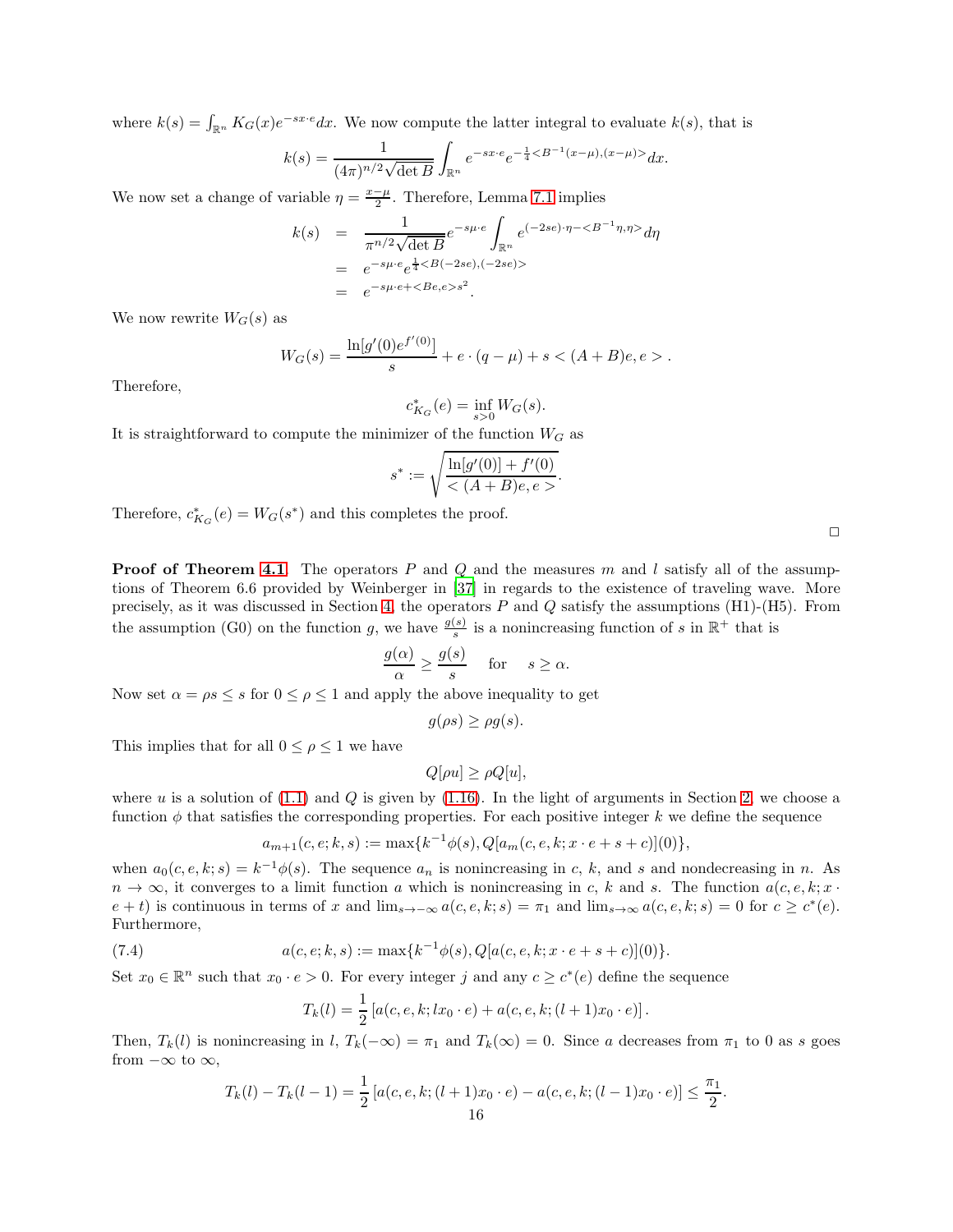Therefore, there is an integer  $l_k$  such that

$$
\frac{\pi_1}{4} \le T_k(l_k) \le \frac{3\pi_1}{4}.
$$

We now consider the sequence  $a(c, e, k; x \cdot e+l_kx_0 \cdot e)$  for  $k \in \mathbb{N}$ . There is a subsequence  $k_i$  of the integers such that  $a(c, e, k_i; x \cdot e + l_{k_i}x_0 \cdot e)$  converges uniformly for x on bounded subsets of  $\mathbb{R}^n$  to a function  $W(x \cdot e)$  defined on  $\mathbb{R}^n$ . From this we conclude that there exists a subsequence  $k_i^{(1)}$  such that  $a(c, e, k_i^{(1)}; x \cdot e + l_{k_i^{(1)}} x_0 \cdot e + c)$ also converges uniformly on bounded subsets of  $\mathbb{R}^n$  to a function  $W(x \cdot e + c)$ . Applying this argument we establish a sequence  $a(c, e, k_i^{(m)}; x \cdot e + l_{k_i^{(m)}} x_0 \cdot e + mc)$  that is uniformly convergent to a function  $W(x \cdot e + mc)$ for any  $m \in \mathbb{N}$ . Using a diagonal process we arrive at a sequence  $\bar{k}_i$  and taking limits in [\(7.4\)](#page-15-0) for  $k = \bar{k}_i$  and  $s = y \cdot e + l_{\bar{k}_i} x_0 \cdot e - (m+1)c$  we get

$$
W(y \cdot e - (m+1)c) = Q[W(x \cdot e - mc)](y).
$$

Therefore,  $u_m(x) = W(x \cdot e - mc)$  is a traveling wave solution of  $u_{m+1} = Q[u_m]$ .

 $\Box$ 

Acknowledgement: The authors would like to thank the anonymous referees for many valuable suggestions.

## **REFERENCES**

- <span id="page-16-2"></span>[1] D. G. Aronson and H. F. Weinberger, Nonlinear diffusion in population genetics, combustion, and nerve pulse propagation, Partial Differential Equations and Related Topics. pp. 5-49. Lecture Notes in Math., Vol. 446, Springer, Berlin, 1975.
- <span id="page-16-3"></span>[2] D. G. Aronson and H. F. Weinberger, Multidimensional nonlinear diffusions arising in population genetics. Advances in Mathematics, 30 (1978) pp. 33-76.
- [3] J. Bengtsson, P. Angelstam, Th. Elmqvist, U. Emanuelsson, C. Folke, M. Moberg and M. Nyström, Reserves, resilience and dynamic landscapes, Ambio, 32 (2003) pp. 389-396.
- <span id="page-16-8"></span>[4] H. Berestycki, F. Hamel and N. Nadirashvili, The speed of propagation for KPP type problems. I - Periodic framework, Journal of European Mathematical Society, 7 (2005) pp. 173-213.
- <span id="page-16-9"></span>[5] H. Berestycki, F. Hamel and N. Nadirashvili, The speed of propagation for KPP type problems. II - General domains, Journal of American Mathematical Society, 23 (2010) pp. 1-34.
- <span id="page-16-7"></span> $[6]$  R. J. H. Beverton and S. J. Holt, On the dynamics of exploited fish populations, Fishery investigations, Ser. II, Gt. Britain, Ministry of Agriculture, Fisheries and Food, Vol. XIX, 1957.
- [7] R. N. Bhattacharya, V. K. Gupta and H. F. Walker, Asymptotics of solute dispersion in periodic porous media, SIAM Journal on Applied Mathematics, 49 (1989) pp. 86-98.
- <span id="page-16-5"></span>[8] R. S. Cantrell and C. Cosner, Spatial ecology via reaction-diffusion equations, Wiley Series in Mathematical and Computational Biology. John Wiley & Sons, Ltd., Chichester, 2003.
- <span id="page-16-10"></span>[9] R. S. Cantrell and C. Cosner, Spatial heterogeneity and critical patch size, Journal of Theoretical Biology, 209 (2001) pp. 161-171.
- [10] W. F. Fagan, R. S. Cantrell and C. Cosner, How habitat edges change species interactions, American Naturalist, 153 (1999) pp. 165-182.
- [11] L. Fahrig, How much habitat is enough?, Biological conservation, 100 (2001) pp. 65-74.
- <span id="page-16-0"></span>[12] M. Fazly, M. Lewis and H. Wang, On impulsive reaction-diffusion models in higher dimensions, SIAM Journal on Applied Mathematics, 77 (2017) pp. 224-246.
- <span id="page-16-6"></span>[13] P. Fife, Mathematical aspects of reacting and diffusing systems, Lecture Notes in Biomathematics, 28 (1979), Springer-Verlag, New York.
- <span id="page-16-1"></span>[14] R. A. Fisher, The wave of advantageous genes, Annals of Eugenics, 7 (1937) pp. 255-369.
- <span id="page-16-12"></span>[15] J. Gärtner and M. Freidlin, The propagation of concentration waves in periodic and random media, Soviet Mathematics Doklady, 20 (1979) pp. 1282-1286.
- [16] F. Hamel and N. Nadirashvili, Extinction versus persistence in strong oscillating flows, Archive for Rational Mechanics and Analysis, 195 (2010) pp. 205-223.
- <span id="page-16-11"></span>[17] S. Heinze, G. Papanicolaou and A. Stevens, Variational principles for propagation speeds in inhomogeneous media, SIAM Journal on Applied Mathematics, 62 (2001) pp. 129-148.
- <span id="page-16-4"></span>[18] Y. Jin and M. A. Lewis, Seasonal influences on population spread and persistence in streams: critical domain size, SIAM Journal on Applied Mathematics, 71 (2011) pp. 1241-1262.